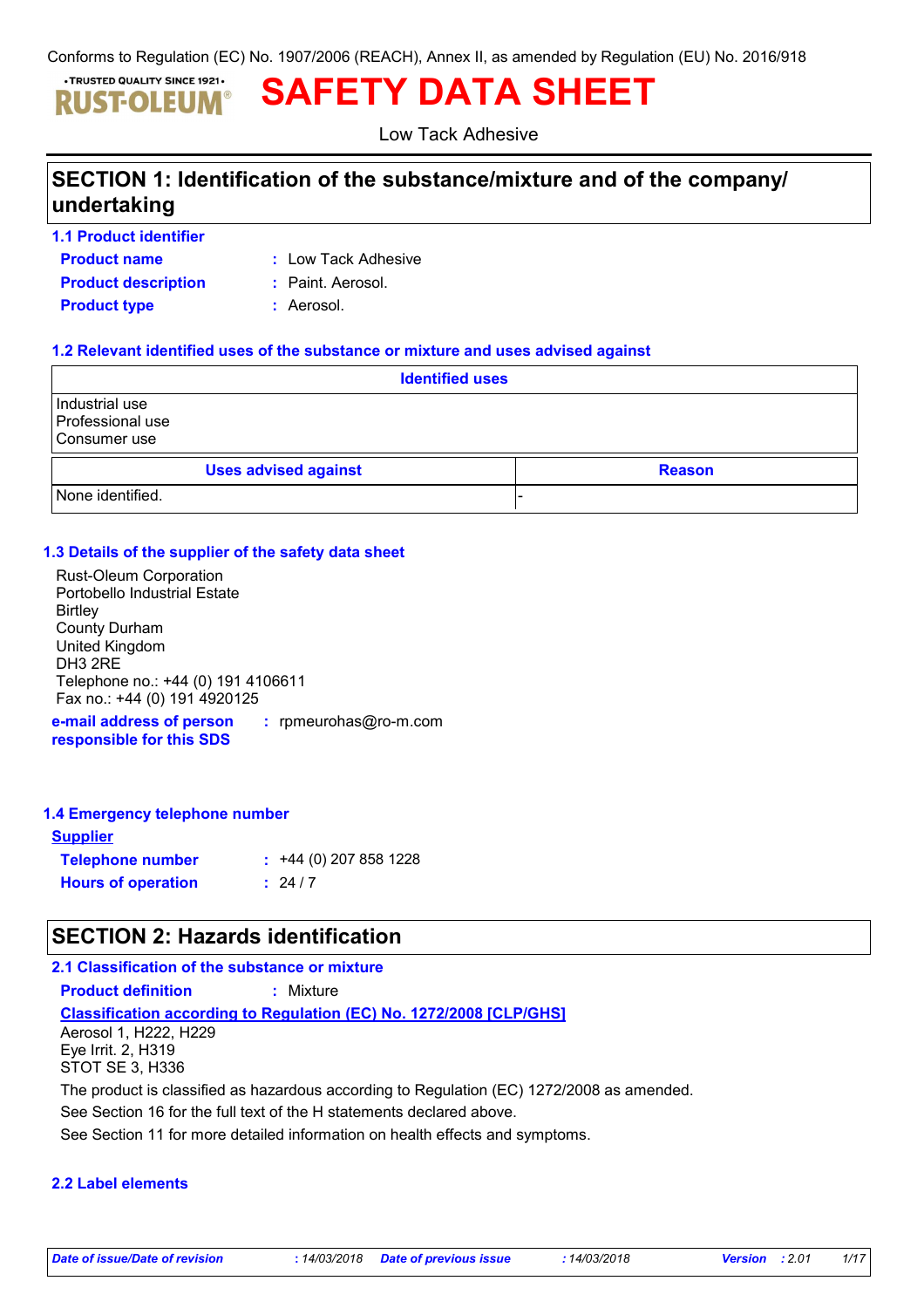# **SECTION 2: Hazards identification**

| <b>Hazard pictograms</b>                                                                                                                                        |                                                                                                                                                                                                                                                                                                                                                                      |
|-----------------------------------------------------------------------------------------------------------------------------------------------------------------|----------------------------------------------------------------------------------------------------------------------------------------------------------------------------------------------------------------------------------------------------------------------------------------------------------------------------------------------------------------------|
| <b>Signal word</b>                                                                                                                                              | Danger                                                                                                                                                                                                                                                                                                                                                               |
| <b>Hazard statements</b>                                                                                                                                        | Extremely flammable aerosol.<br>Causes serious eye irritation.<br>May cause drowsiness or dizziness.<br>Pressurised container: May burst if heated.                                                                                                                                                                                                                  |
| <b>Precautionary statements</b>                                                                                                                                 |                                                                                                                                                                                                                                                                                                                                                                      |
| <b>General</b>                                                                                                                                                  | : P102 - Keep out of reach of children.<br>P103 - Read label before use.<br>P101 - If medical advice is needed: Have product container or label at hand.                                                                                                                                                                                                             |
| <b>Prevention</b>                                                                                                                                               | : P210 - Keep away from heat, sparks, open flames and hot surfaces. - No smoking.<br>P211 - Do not spray on an open flame or other ignition source.<br>P261 - Avoid breathing vapour or spray.<br>P271 - Use only outdoors or in a well-ventilated area.<br>P280 - Wear protective gloves and eye protection:<br>- gloves neoprene safety glasses with side-shields. |
| <b>Response</b>                                                                                                                                                 | : P305 - IF IN EYES:<br>P351 - Rinse cautiously with water for several minutes.<br>P338 - Remove contact lenses, if present and easy to do. Continue rinsing.<br>P337 - If eye irritation persists:<br>P313 - Get medical attention.                                                                                                                                 |
| <b>Storage</b>                                                                                                                                                  | : P405 - Store locked up.<br>P410 + P412 - Protect from sunlight. Do not expose to temperatures exceeding 50<br>$^{\circ}C.$                                                                                                                                                                                                                                         |
| <b>Disposal</b>                                                                                                                                                 | : P501 - Dispose of contents and container in accordance with all local, regional,<br>national and international regulations.                                                                                                                                                                                                                                        |
| <b>Hazardous ingredients</b>                                                                                                                                    | $: a$ cetone                                                                                                                                                                                                                                                                                                                                                         |
| <b>Supplemental label</b><br>elements                                                                                                                           | : Repeated exposure may cause skin dryness or cracking.                                                                                                                                                                                                                                                                                                              |
| <b>Annex XVII - Restrictions</b><br>on the manufacture,<br>placing on the market and<br>use of certain dangerous<br>substances, mixtures and<br><b>articles</b> | : Not applicable.                                                                                                                                                                                                                                                                                                                                                    |
| <b>Special packaging requirements</b>                                                                                                                           |                                                                                                                                                                                                                                                                                                                                                                      |
| <b>Containers to be fitted</b><br>with child-resistant<br>fastenings                                                                                            | : Not applicable.                                                                                                                                                                                                                                                                                                                                                    |
| <b>Tactile warning of danger : Not applicable.</b>                                                                                                              |                                                                                                                                                                                                                                                                                                                                                                      |
| <b>2.3 Other hazards</b>                                                                                                                                        |                                                                                                                                                                                                                                                                                                                                                                      |
| <b>Substance meets the</b><br>criteria for PBT according<br>to Regulation (EC) No.<br>1907/2006, Annex XIII                                                     | : Not applicable.                                                                                                                                                                                                                                                                                                                                                    |
| <b>Substance meets the</b><br>criteria for vPvB according<br>to Regulation (EC) No.<br>1907/2006, Annex XIII                                                    | : Not applicable.                                                                                                                                                                                                                                                                                                                                                    |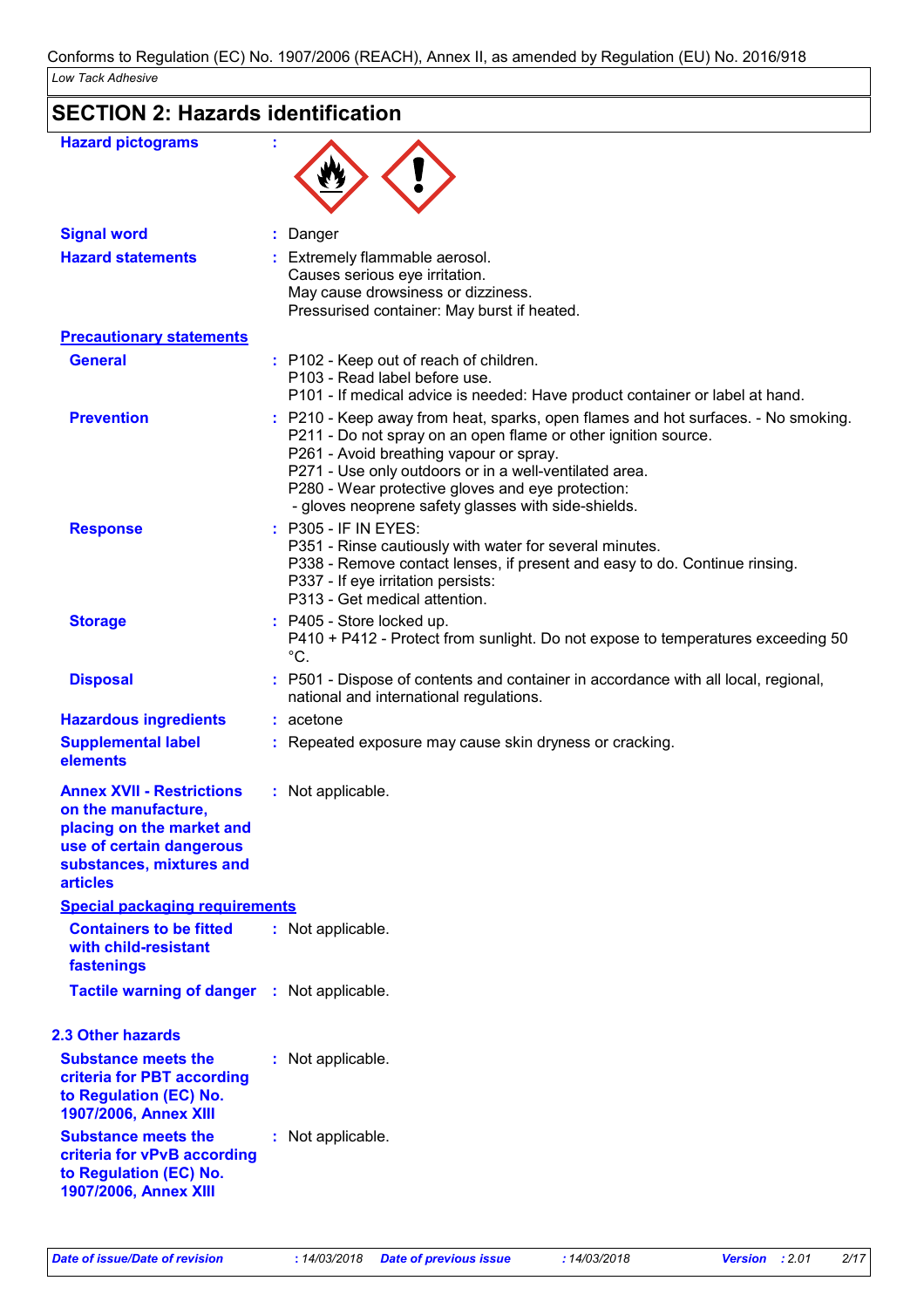### **SECTION 2: Hazards identification**

**Other hazards which do :** : None known.

**not result in classification**

### **SECTION 3: Composition/information on ingredients**

**3.1 Substances :** Mixture

|                                   |                                                                                       |               | <b>Classification</b>                                                        |             |
|-----------------------------------|---------------------------------------------------------------------------------------|---------------|------------------------------------------------------------------------------|-------------|
| <b>Product/ingredient</b><br>name | <b>Identifiers</b>                                                                    | $\frac{9}{6}$ | <b>Regulation (EC) No. 1272/2008 [CLP]</b>                                   | <b>Type</b> |
| acetone                           | REACH #:<br>l01-2119471330-49<br>EC: 200-662-2<br>CAS: 67-64-1<br>Index: 606-001-00-8 | ≥25 - ≤50     | Flam. Liq. 2, H225<br>Eye Irrit. 2, H319<br>STOT SE 3, H336<br><b>EUH066</b> | [1] [2]     |
| liquefied petroleum gas           | <b>REACH #: Annex V</b><br>EC: 270-704-2<br>CAS: 68476-85-7<br>Index: 649-202-00-6    | $≥25 - ≤50$   | Flam. Gas 1, H220                                                            | $[2]$       |
| ethyl acetate                     | REACH#:<br>01-2119475103-46<br>EC: 205-500-4<br>CAS: 141-78-6<br>Index: 607-022-00-5  | ≤10           | Flam. Liq. 2, H225<br>Eye Irrit. 2, H319<br>STOT SE 3, H336<br>EUH066        | [1] [2]     |
| butanone                          | REACH #:<br>01-2119457290-43<br>EC: 201-159-0<br>CAS: 78-93-3<br>Index: 606-002-00-3  | $\leq 5$      | Flam. Liq. 2, H225<br>Eye Irrit. 2, H319<br>STOT SE 3, H336<br><b>EUH066</b> | [1] [2]     |
|                                   |                                                                                       |               | See Section 16 for the full text of the<br>H statements declared above.      |             |

There are no additional ingredients present which, within the current knowledge of the supplier, are classified and contribute to the classification of the substance and hence require reporting in this section.

**Type** 

[1] Substance classified with a health or environmental hazard

[2] Substance with a workplace exposure limit

[3] Substance meets the criteria for PBT according to Regulation (EC) No. 1907/2006, Annex XIII

[4] Substance meets the criteria for vPvB according to Regulation (EC) No. 1907/2006, Annex XIII

[5] Substance of equivalent concern

[6] Additional disclosure due to company policy

Occupational exposure limits, if available, are listed in Section 8.

### **SECTION 4: First aid measures**

| <b>4.1 Description of first aid measures</b> |                                                                                                                                                                                                             |
|----------------------------------------------|-------------------------------------------------------------------------------------------------------------------------------------------------------------------------------------------------------------|
| <b>General</b>                               | : In all cases of doubt, or when symptoms persist, seek medical attention. Never give<br>anything by mouth to an unconscious person. If unconscious, place in recovery<br>position and seek medical advice. |
| Eye contact                                  | : Remove contact lenses, irrigate copiously with clean, fresh water, holding the<br>eyelids apart for at least 10 minutes and seek immediate medical advice.                                                |
| <b>Inhalation</b>                            | : Remove to fresh air. Keep person warm and at rest. If not breathing, if breathing is<br>irregular or if respiratory arrest occurs, provide artificial respiration or oxygen by<br>trained personnel.      |
| <b>Skin contact</b>                          | : Remove contaminated clothing and shoes. Wash skin thoroughly with soap and<br>water or use recognised skin cleanser. Do NOT use solvents or thinners.                                                     |
| <b>Ingestion</b>                             | : If swallowed, seek medical advice immediately and show the container or label.<br>Keep person warm and at rest. Do NOT induce vomiting.                                                                   |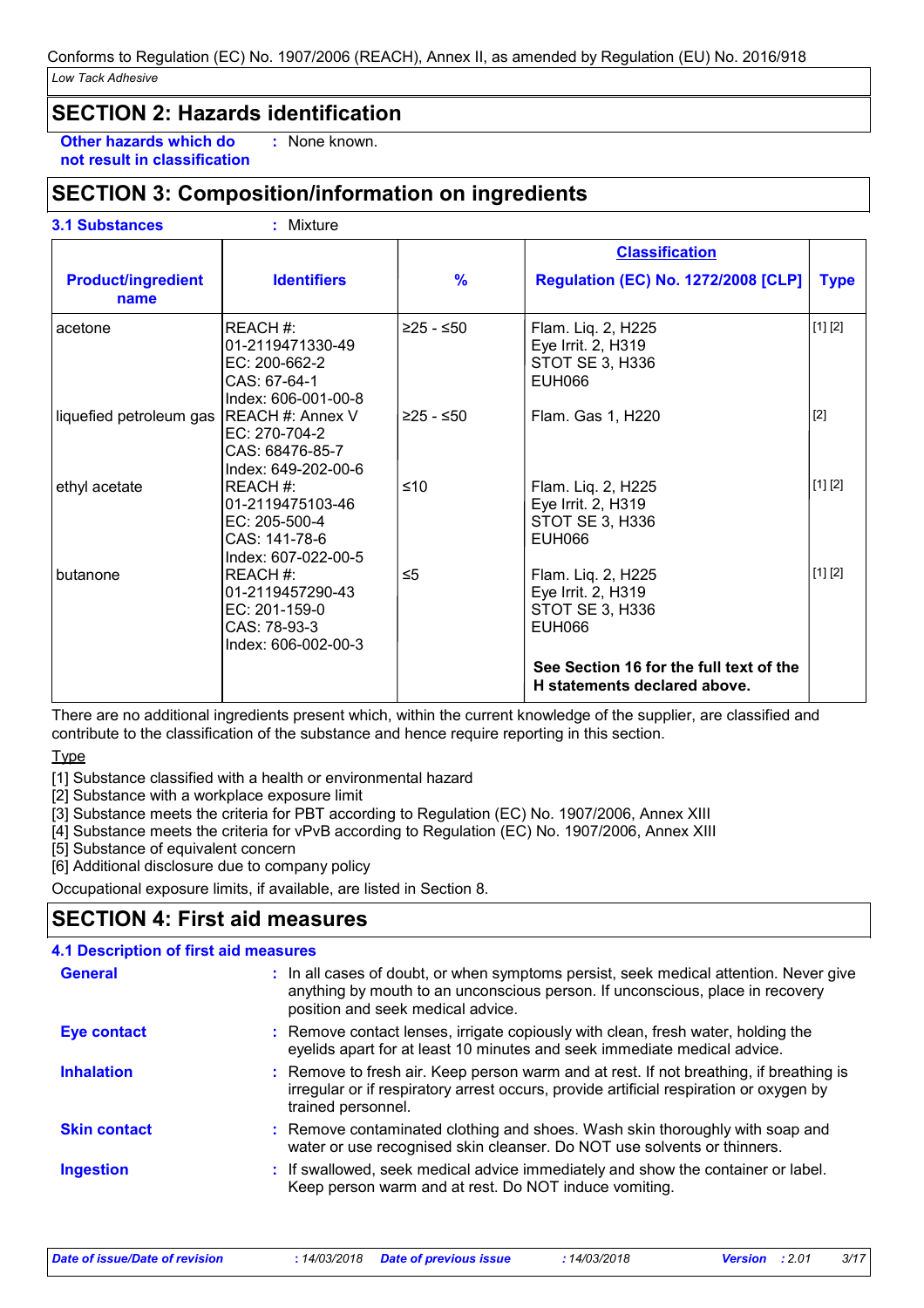### **SECTION 4: First aid measures**

| <b>Protection of first-aiders</b> | : No action shall be taken involving any personal risk or without suitable training. If it |
|-----------------------------------|--------------------------------------------------------------------------------------------|
|                                   | is suspected that fumes are still present, the rescuer should wear an appropriate          |
|                                   | mask or self-contained breathing apparatus. It may be dangerous to the person              |
|                                   | providing aid to give mouth-to-mouth resuscitation.                                        |

#### **4.2 Most important symptoms and effects, both acute and delayed**

There are no data available on the mixture itself. The mixture has been assessed following the conventional method of the CLP Regulation (EC) No 1272/2008 and is classified for toxicological properties accordingly. See Sections 2 and 3 for details.

Exposure to component solvent vapour concentrations in excess of the stated occupational exposure limit may result in adverse health effects such as mucous membrane and respiratory system irritation and adverse effects on the kidneys, liver and central nervous system. Symptoms and signs include headache, dizziness, fatigue, muscular weakness, drowsiness and, in extreme cases, loss of consciousness.

Solvents may cause some of the above effects by absorption through the skin. Repeated or prolonged contact with the mixture may cause removal of natural fat from the skin, resulting in non-allergic contact dermatitis and absorption through the skin.

If splashed in the eyes, the liquid may cause irritation and reversible damage.

Ingestion may cause nausea, diarrhea and vomiting.

This takes into account, where known, delayed and immediate effects and also chronic effects of components from short-term and long-term exposure by oral, inhalation and dermal routes of exposure and eye contact.

#### **Over-exposure signs/symptoms**

| <b>Eye contact</b>  | : Adverse symptoms may include the following:<br>pain or irritation<br>watering<br>redness                                                                                                |
|---------------------|-------------------------------------------------------------------------------------------------------------------------------------------------------------------------------------------|
| <b>Inhalation</b>   | : Adverse symptoms may include the following:<br>respiratory tract irritation<br>coughing<br>nausea or vomiting<br>headache<br>drowsiness/fatigue<br>dizziness/vertigo<br>unconsciousness |
| <b>Skin contact</b> | : Adverse symptoms may include the following:<br>irritation<br>dryness<br>cracking                                                                                                        |
| <b>Ingestion</b>    | : No specific data.                                                                                                                                                                       |
|                     | 4.3 Indication of any immediate medical attention and special treatment needed                                                                                                            |

| <b>Notes to physician</b>  | : Treat symptomatically. Contact poison treatment specialist immediately if large<br>quantities have been ingested or inhaled. |
|----------------------------|--------------------------------------------------------------------------------------------------------------------------------|
| <b>Specific treatments</b> | : No specific treatment.                                                                                                       |

#### See toxicological information (Section 11)

|                                        | <b>SECTION 5: Firefighting measures</b>                              |  |
|----------------------------------------|----------------------------------------------------------------------|--|
| <b>5.1 Extinguishing media</b>         |                                                                      |  |
| <b>Suitable extinguishing</b><br>media | : Recommended: alcohol-resistant foam, $CO2$ , powders, water spray. |  |
| Unsuitable extinguishing<br>media      | : Do not use water jet.                                              |  |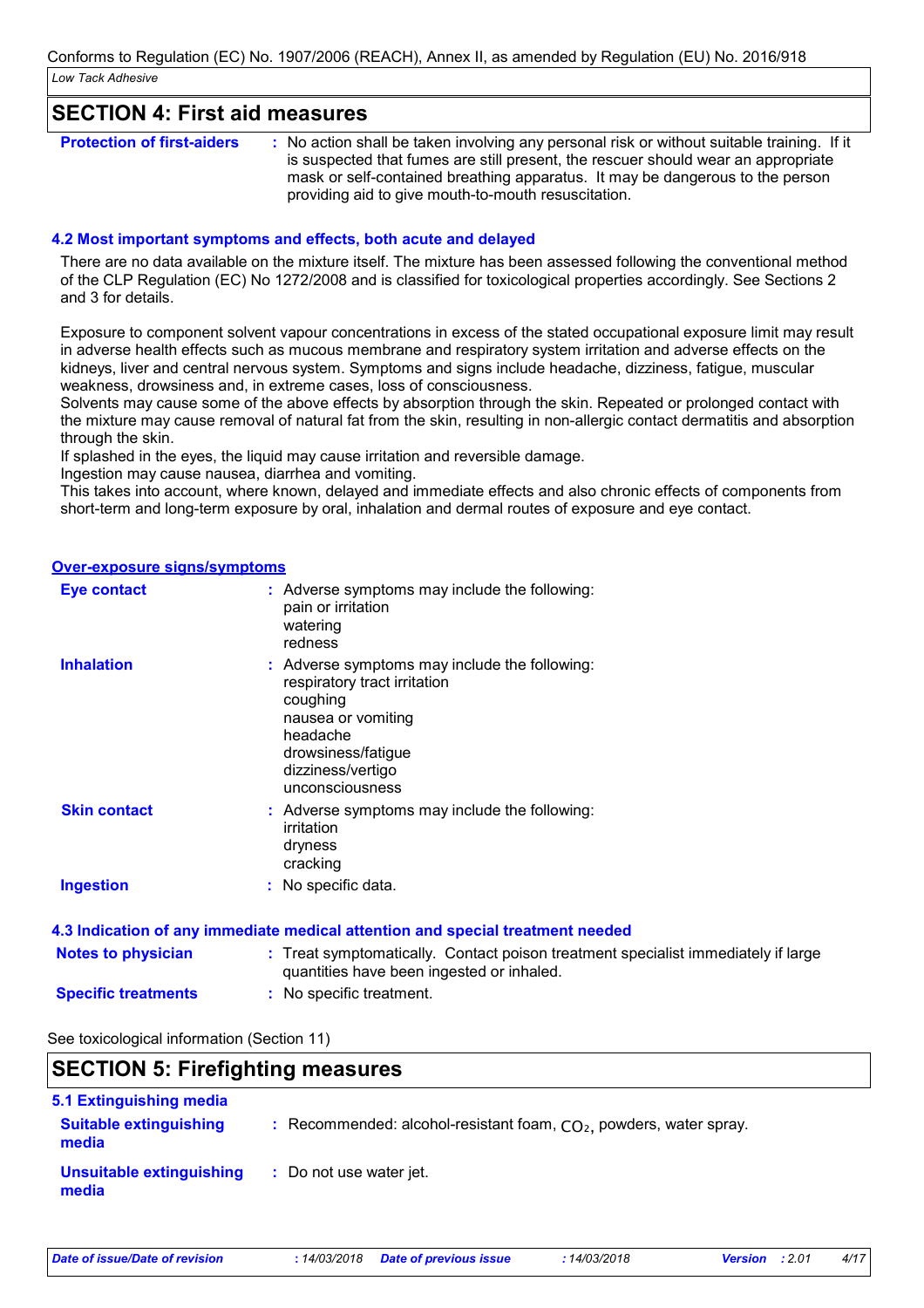# **SECTION 5: Firefighting measures**

|                                                          | 5.2 Special hazards arising from the substance or mixture                                                                                                                                                                                                                                                                                                                                                                                                |
|----------------------------------------------------------|----------------------------------------------------------------------------------------------------------------------------------------------------------------------------------------------------------------------------------------------------------------------------------------------------------------------------------------------------------------------------------------------------------------------------------------------------------|
| <b>Hazards from the</b><br>substance or mixture          | : Extremely flammable aerosol. Runoff to sewer may create fire or explosion hazard.<br>In a fire or if heated, a pressure increase will occur and the container may burst,<br>with the risk of a subsequent explosion. Gas may accumulate in low or confined<br>areas or travel a considerable distance to a source of ignition and flash back,<br>causing fire or explosion. Bursting aerosol containers may be propelled from a fire<br>at high speed. |
| <b>Hazardous thermal</b><br>decomposition products       | Decomposition products may include the following materials:<br>carbon dioxide<br>carbon monoxide<br>sulfur oxides                                                                                                                                                                                                                                                                                                                                        |
| <b>5.3 Advice for firefighters</b>                       |                                                                                                                                                                                                                                                                                                                                                                                                                                                          |
| <b>Special protective actions</b><br>for fire-fighters   | : Promptly isolate the scene by removing all persons from the vicinity of the incident if<br>there is a fire. No action shall be taken involving any personal risk or without<br>suitable training. Move containers from fire area if this can be done without risk.<br>Use water spray to keep fire-exposed containers cool.                                                                                                                            |
| <b>Special protective</b><br>equipment for fire-fighters | : Fire-fighters should wear appropriate protective equipment and self-contained<br>breathing apparatus (SCBA) with a full face-piece operated in positive pressure<br>mode. Clothing for fire-fighters (including helmets, protective boots and gloves)<br>conforming to European standard EN 469 will provide a basic level of protection for<br>chemical incidents.                                                                                    |
| <b>Additional information</b>                            | : Pressurised container: protect from sunlight and do not expose to temperature<br>exceeding 50°C. Do not pierce or burn, even after use.  Do not puncture, incinerate<br>or store the container at temperatures above 49°C (120°F) or in direct sunlight.<br>Container explosion may occur under fire conditions or when heated. Bursting<br>aerosol containers may be propelled from a fire at high speed.                                             |

# **SECTION 6: Accidental release measures**

|                                         | 6.1 Personal precautions, protective equipment and emergency procedures                                                                                                                                                                                                                                                                                                                                                                                                                                                                                                                                                                                                                                                                                                         |
|-----------------------------------------|---------------------------------------------------------------------------------------------------------------------------------------------------------------------------------------------------------------------------------------------------------------------------------------------------------------------------------------------------------------------------------------------------------------------------------------------------------------------------------------------------------------------------------------------------------------------------------------------------------------------------------------------------------------------------------------------------------------------------------------------------------------------------------|
| For non-emergency<br>personnel          | : No action shall be taken involving any personal risk or without suitable training.<br>Evacuate surrounding areas. Keep unnecessary and unprotected personnel from<br>entering. In the case of aerosols being ruptured, care should be taken due to the<br>rapid escape of the pressurised contents and propellant. If a large number of<br>containers are ruptured, treat as a bulk material spillage according to the<br>instructions in the clean-up section. Do not touch or walk through spilt material.<br>Shut off all ignition sources. No flares, smoking or flames in hazard area. Avoid<br>breathing vapour or mist. Provide adequate ventilation. Wear appropriate respirator<br>when ventilation is inadequate. Put on appropriate personal protective equipment. |
| For emergency responders :              | If specialised clothing is required to deal with the spillage, take note of any<br>information in Section 8 on suitable and unsuitable materials. See also the<br>information in "For non-emergency personnel".                                                                                                                                                                                                                                                                                                                                                                                                                                                                                                                                                                 |
| <b>6.2 Environmental</b><br>precautions | : Avoid dispersal of spilt material and runoff and contact with soil, waterways, drains<br>and sewers. Inform the relevant authorities if the product has caused environmental<br>pollution (sewers, waterways, soil or air).                                                                                                                                                                                                                                                                                                                                                                                                                                                                                                                                                   |
|                                         | 6.3 Methods and material for containment and cleaning up                                                                                                                                                                                                                                                                                                                                                                                                                                                                                                                                                                                                                                                                                                                        |

| <b>Small spill</b> | : Stop leak if without risk. Move containers from spill area. Use spark-proof tools and<br>explosion-proof equipment. Dilute with water and mop up if water-soluble.<br>Alternatively, or if water-insoluble, absorb with an inert dry material and place in an<br>appropriate waste disposal container. Dispose of via a licensed waste disposal |
|--------------------|---------------------------------------------------------------------------------------------------------------------------------------------------------------------------------------------------------------------------------------------------------------------------------------------------------------------------------------------------|
|                    | contractor.                                                                                                                                                                                                                                                                                                                                       |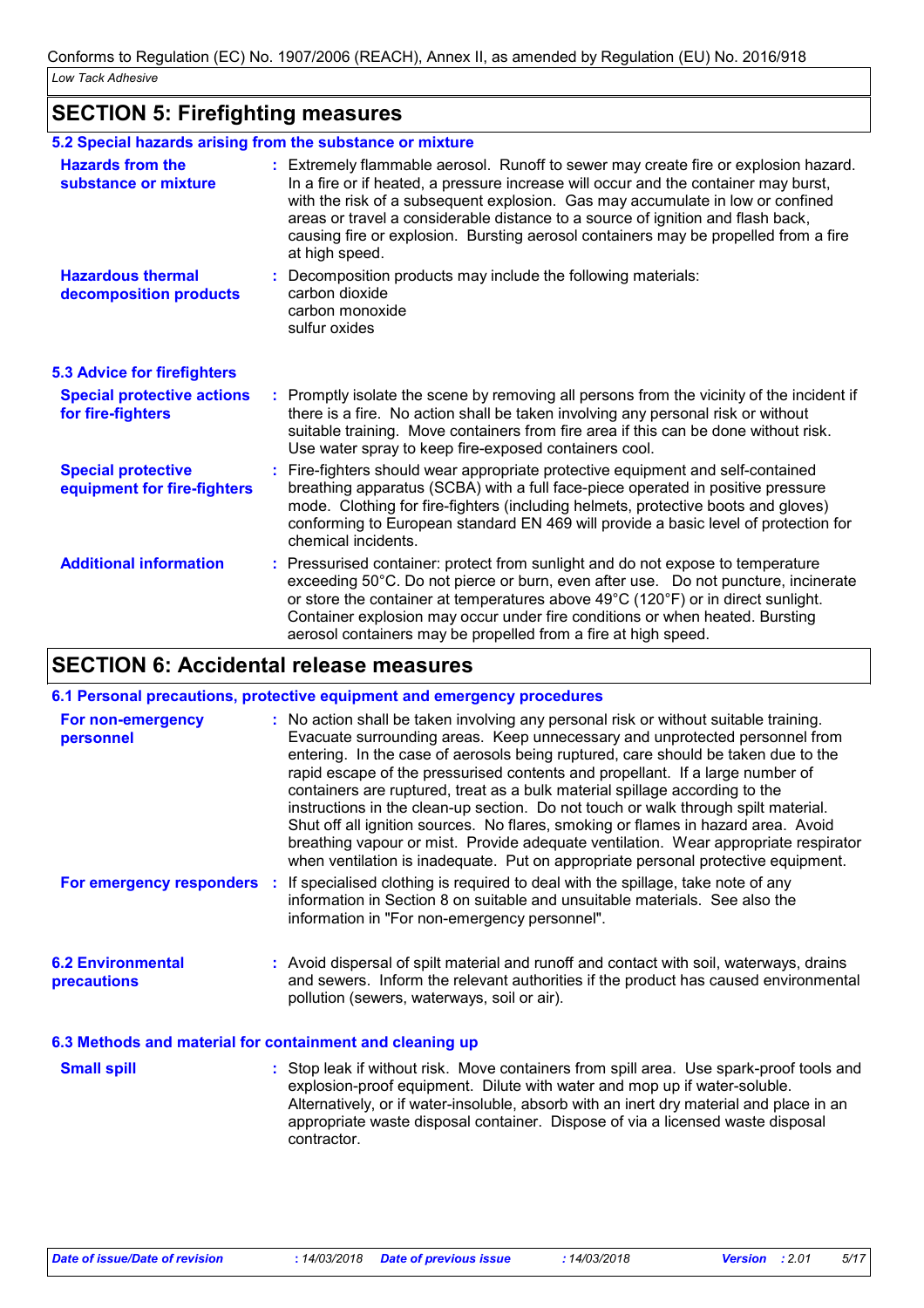### **SECTION 6: Accidental release measures**

| <b>Large spill</b>                        | : Stop leak if without risk. Move containers from spill area. Use spark-proof tools and<br>explosion-proof equipment. Approach the release from upwind. Prevent entry into<br>sewers, water courses, basements or confined areas. Wash spillages into an<br>effluent treatment plant or proceed as follows. Contain and collect spillage with non-<br>combustible, absorbent material e.g. sand, earth, vermiculite or diatomaceous earth<br>and place in container for disposal according to local regulations. Dispose of via a<br>licensed waste disposal contractor. Contaminated absorbent material may pose the<br>same hazard as the spilt product. |
|-------------------------------------------|------------------------------------------------------------------------------------------------------------------------------------------------------------------------------------------------------------------------------------------------------------------------------------------------------------------------------------------------------------------------------------------------------------------------------------------------------------------------------------------------------------------------------------------------------------------------------------------------------------------------------------------------------------|
| 6.4 Reference to other<br><b>sections</b> | : See Section 1 for emergency contact information.<br>See Section 8 for information on appropriate personal protective equipment.<br>See Section 13 for additional waste treatment information.                                                                                                                                                                                                                                                                                                                                                                                                                                                            |

### **SECTION 7: Handling and storage**

The information in this section contains generic advice and guidance.

| <b>7.1 Precautions for safe</b><br>handling | : Prevent the creation of flammable or explosive concentrations of vapours in air and<br>avoid vapour concentrations higher than the occupational exposure limits.<br>In addition, the product should only be used in areas from which all naked lights and<br>other sources of ignition have been excluded. Electrical equipment should be<br>protected to the appropriate standard.<br>Mixture may charge electrostatically: always use earthing leads when transferring<br>from one container to another.<br>Operators should wear antistatic footwear and clothing and floors should be of the<br>conducting type.<br>Keep away from heat, sparks and flame. No sparking tools should be used.<br>Avoid contact with skin and eyes. Avoid the inhalation of dust, particulates, spray or<br>mist arising from the application of this mixture. Avoid inhalation of dust from<br>sanding.<br>Eating, drinking and smoking should be prohibited in areas where this material is<br>handled, stored and processed.<br>Put on appropriate personal protective equipment (see Section 8).<br>Never use pressure to empty. Container is not a pressure vessel.<br>Always keep in containers made from the same material as the original one.<br>Comply with the health and safety at work laws.<br>Do not allow to enter drains or watercourses.<br>Information on fire and explosion protection<br>Vapours are heavier than air and may spread along floors. Vapours may form<br>explosive mixtures with air. |
|---------------------------------------------|--------------------------------------------------------------------------------------------------------------------------------------------------------------------------------------------------------------------------------------------------------------------------------------------------------------------------------------------------------------------------------------------------------------------------------------------------------------------------------------------------------------------------------------------------------------------------------------------------------------------------------------------------------------------------------------------------------------------------------------------------------------------------------------------------------------------------------------------------------------------------------------------------------------------------------------------------------------------------------------------------------------------------------------------------------------------------------------------------------------------------------------------------------------------------------------------------------------------------------------------------------------------------------------------------------------------------------------------------------------------------------------------------------------------------------------------------------------------------------------------------------------|
|                                             | When operators, whether spraying or not, have to work inside the spray booth,<br>ventilation is unlikely to be sufficient to control particulates and solvent vapour in all<br>cases. In such circumstances they should wear a compressed air-fed respirator<br>during the spraying process and until such time as the particulates and solvent<br>vapour concentration has fallen below the exposure limits.                                                                                                                                                                                                                                                                                                                                                                                                                                                                                                                                                                                                                                                                                                                                                                                                                                                                                                                                                                                                                                                                                                |

### **7.2 Conditions for safe storage, including any incompatibilities**

Store in accordance with local regulations.

#### **Notes on joint storage**

Keep away from: oxidising agents, strong alkalis, strong acids.

#### **Additional information on storage conditions**

Observe label precautions. Do not store above the following temperature: 35°C (95°F). Store in a dry, cool and wellventilated area. Keep away from heat and direct sunlight. Keep away from sources of ignition. No smoking. Prevent unauthorised access. Containers that have been opened must be carefully resealed and kept upright to prevent leakage.

#### **Danger criteria**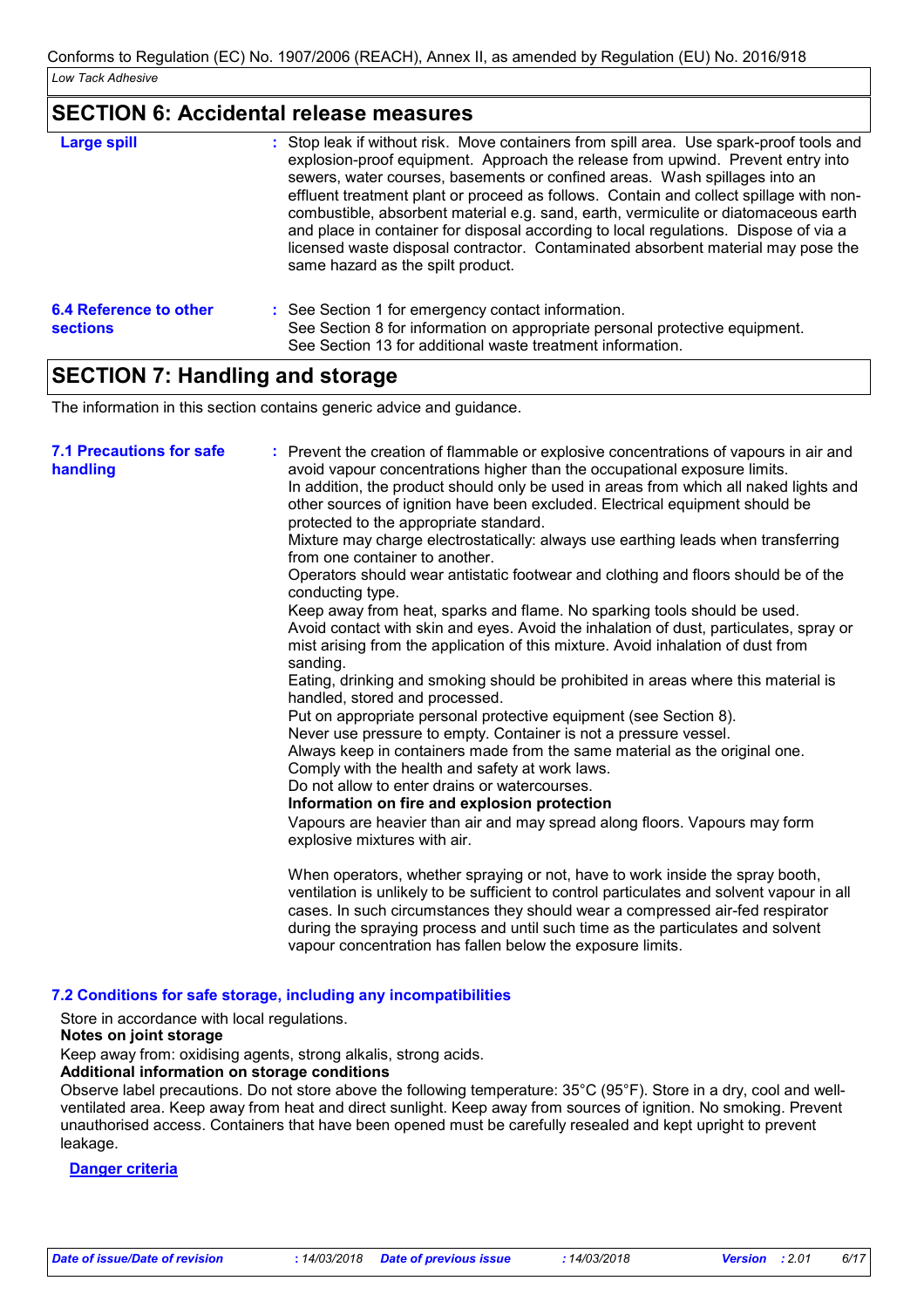| <b>SECTION 7: Handling and storage</b> |                  |           |                                               |  |
|----------------------------------------|------------------|-----------|-----------------------------------------------|--|
|                                        | <b>Category</b>  | threshold | Notification and MAPP Safety report threshold |  |
|                                        | P <sub>3</sub> a | 150       | 500                                           |  |

### **7.3 Specific end use(s)**

- **Recommendations :**
- : Not available.

**Industrial sector specific : solutions**

: Not available.

### **SECTION 8: Exposure controls/personal protection**

The information in this section contains generic advice and guidance. Information is provided based on typical anticipated uses of the product. Additional measures might be required for bulk handling or other uses that could significantly increase worker exposure or environmental releases.

### **8.1 Control parameters**

### **Occupational exposure limits**

| <b>Product/ingredient name</b>              | <b>Exposure limit values</b>                                                                                                                                                                                                                                                                                                                                                                                                                                                                                                                                                                                                                                                                                                                                                                                                                                                                                                                                                                                                     |
|---------------------------------------------|----------------------------------------------------------------------------------------------------------------------------------------------------------------------------------------------------------------------------------------------------------------------------------------------------------------------------------------------------------------------------------------------------------------------------------------------------------------------------------------------------------------------------------------------------------------------------------------------------------------------------------------------------------------------------------------------------------------------------------------------------------------------------------------------------------------------------------------------------------------------------------------------------------------------------------------------------------------------------------------------------------------------------------|
| acetone                                     | EH40/2005 WELs (United Kingdom (UK), 12/2011).<br>STEL: 3620 mg/m <sup>3</sup> 15 minutes.<br>STEL: 1500 ppm 15 minutes.<br>TWA: 500 ppm 8 hours.<br>TWA: 1210 mg/m <sup>3</sup> 8 hours.                                                                                                                                                                                                                                                                                                                                                                                                                                                                                                                                                                                                                                                                                                                                                                                                                                        |
| liquefied petroleum gas                     | EH40/2005 WELs (United Kingdom (UK), 12/2011).<br>STEL: 2180 mg/m <sup>3</sup> 15 minutes.<br>STEL: 1250 ppm 15 minutes.<br>TWA: 1750 mg/m <sup>3</sup> 8 hours.<br>TWA: 1000 ppm 8 hours.                                                                                                                                                                                                                                                                                                                                                                                                                                                                                                                                                                                                                                                                                                                                                                                                                                       |
| ethyl acetate                               | EH40/2005 WELs (United Kingdom (UK), 12/2011).<br>STEL: 400 ppm 15 minutes.<br>TWA: 200 ppm 8 hours.                                                                                                                                                                                                                                                                                                                                                                                                                                                                                                                                                                                                                                                                                                                                                                                                                                                                                                                             |
| butanone                                    | EH40/2005 WELs (United Kingdom (UK), 12/2011). Absorbed<br>through skin.<br>STEL: 899 mg/m <sup>3</sup> 15 minutes.<br>STEL: 300 ppm 15 minutes.<br>TWA: 600 mg/m <sup>3</sup> 8 hours.<br>TWA: 200 ppm 8 hours.                                                                                                                                                                                                                                                                                                                                                                                                                                                                                                                                                                                                                                                                                                                                                                                                                 |
| <b>Recommended monitoring</b><br>procedures | If this product contains ingredients with exposure limits, personal, workplace<br>atmosphere or biological monitoring may be required to determine the effectiveness<br>of the ventilation or other control measures and/or the necessity to use respiratory<br>protective equipment. Reference should be made to monitoring standards, such as<br>the following: European Standard EN 689 (Workplace atmospheres - Guidance for<br>the assessment of exposure by inhalation to chemical agents for comparison with<br>limit values and measurement strategy) European Standard EN 14042 (Workplace<br>atmospheres - Guide for the application and use of procedures for the assessment<br>of exposure to chemical and biological agents) European Standard EN 482<br>(Workplace atmospheres - General requirements for the performance of procedures<br>for the measurement of chemical agents) Reference to national guidance<br>documents for methods for the determination of hazardous substances will also be<br>required. |

#### **DNELs/DMELs**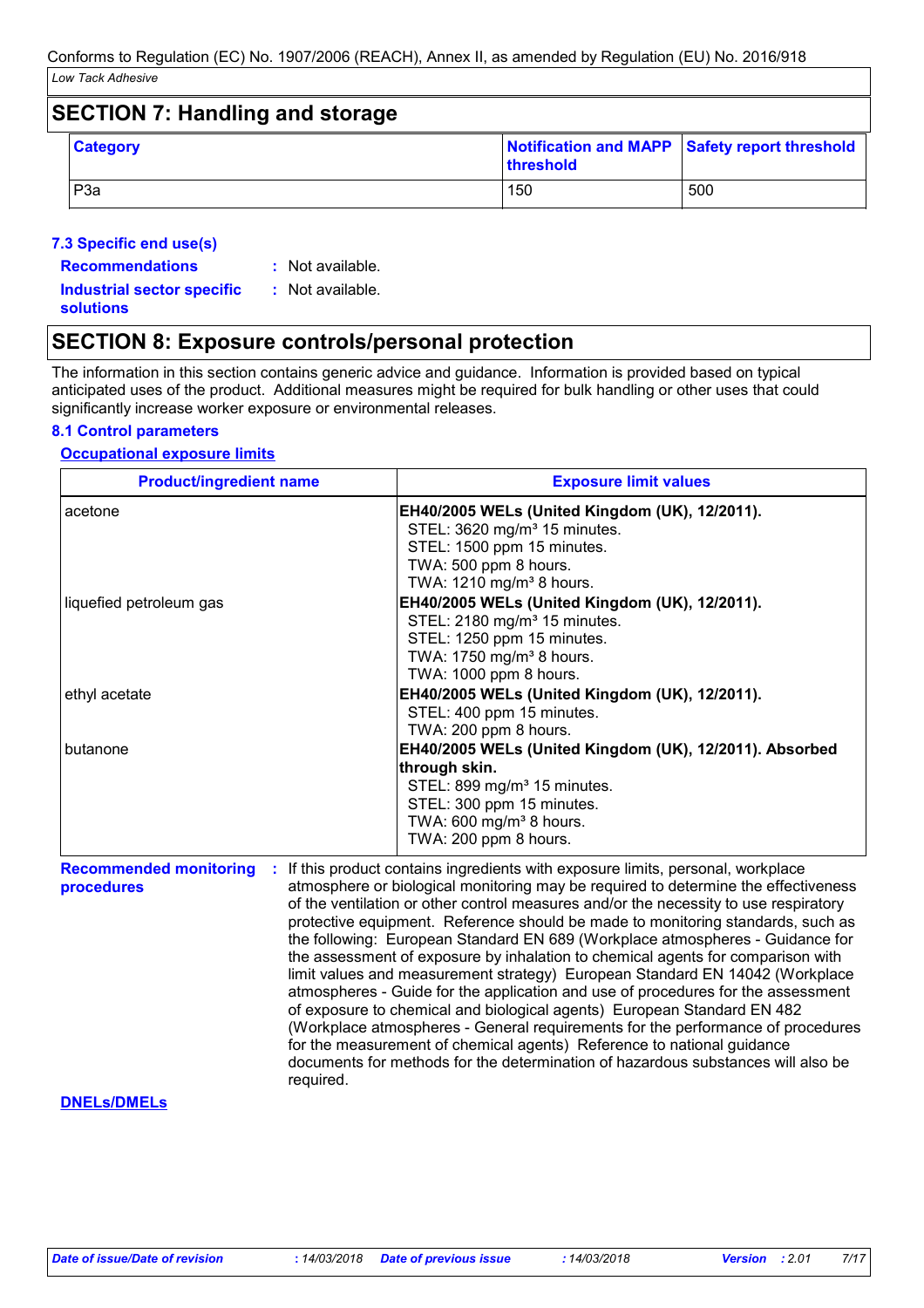| <b>SECTION 8: Exposure controls/personal protection</b> |             |                                |                            |                   |                |
|---------------------------------------------------------|-------------|--------------------------------|----------------------------|-------------------|----------------|
| <b>Product/ingredient name</b>                          | <b>Type</b> | <b>Exposure</b>                | <b>Value</b>               | <b>Population</b> | <b>Effects</b> |
| ethyl acetate                                           | <b>DNEL</b> | Short term<br>Inhalation       | 1468 mg/<br>m <sup>3</sup> | Workers           | Local          |
|                                                         | <b>DNEL</b> | Short term<br>Inhalation       | 1468 mg/<br>m <sup>3</sup> | Workers           | Systemic       |
|                                                         | <b>DNEL</b> | Long term<br>Inhalation        | 734 mg/m <sup>3</sup>      | Workers           | Local          |
|                                                         | <b>DNEL</b> | Long term<br>Inhalation        | 34 mg/ $m3$                | Workers           | Systemic       |
|                                                         | <b>DNEL</b> | Long term Dermal               | 63 mg/kg<br>bw/day         | Workers           | Systemic       |
|                                                         | <b>DNEL</b> | Short term<br>Inhalation       | 734 mg/m <sup>3</sup>      | Consumers         | Local          |
|                                                         | <b>DNEL</b> | Short term<br>Inhalation       | 734 mg/m <sup>3</sup>      | Consumers         | Systemic       |
|                                                         | <b>DNEL</b> | Long term<br><b>Inhalation</b> | $367 \text{ mg/m}^3$       | Consumers         | Local          |
|                                                         | <b>DNEL</b> | Long term<br>Inhalation        | 367 mg/ $m3$               | Consumers         | Systemic       |
|                                                         | <b>DNEL</b> | Long term Dermal               | 37 mg/kg<br>bw/day         | Consumers         | Systemic       |
|                                                         | <b>DNEL</b> | Long term Oral                 | $4,5$ mg/kg<br>bw/day      | Consumers         | Systemic       |

### **PNECs**

| <b>Product/ingredient name</b> | <b>Compartment Detail</b> | <b>Value</b>         | <b>Method Detail</b> |
|--------------------------------|---------------------------|----------------------|----------------------|
| ethyl acetate                  | Fresh water               | $0,26$ mg/l          |                      |
|                                | Marine                    | $0,026$ mg/l         |                      |
|                                | Fresh water sediment      | $0,34$ mg/kg         |                      |
|                                | Marine water sediment     | $0,034$ mg/kg        |                      |
|                                | Soil                      | $0,22 \text{ mg/kg}$ |                      |
|                                | Sewage Treatment          | 650 mg/l             |                      |
|                                | Plant                     |                      |                      |

| <b>8.2 Exposure controls</b>                      |                                                                                                                                                                                                                                                                                                                                                                                                                 |
|---------------------------------------------------|-----------------------------------------------------------------------------------------------------------------------------------------------------------------------------------------------------------------------------------------------------------------------------------------------------------------------------------------------------------------------------------------------------------------|
| <b>Appropriate engineering</b><br><b>controls</b> | : Provide adequate ventilation. Where reasonably practicable, this should be<br>achieved by the use of local exhaust ventilation and good general extraction. If<br>these are not sufficient to maintain concentrations of particulates and solvent<br>vapours below the OEL, suitable respiratory protection must be worn.                                                                                     |
| <b>Individual protection measures</b>             |                                                                                                                                                                                                                                                                                                                                                                                                                 |
| <b>Hygiene measures</b>                           | : Wash hands, forearms and face thoroughly after handling chemical products, before<br>eating, smoking and using the lavatory and at the end of the working period.<br>Appropriate techniques should be used to remove potentially contaminated clothing.<br>Wash contaminated clothing before reusing. Ensure that eyewash stations and<br>safety showers are close to the workstation location.               |
| <b>Eye/face protection</b>                        | : Safety eyewear complying with an approved standard should be used when a risk<br>assessment indicates this is necessary to avoid exposure to liquid splashes, mists,<br>gases or dusts. If contact is possible, the following protection should be worn,<br>unless the assessment indicates a higher degree of protection: chemical splash<br>goggles. Recommended: safety glasses with side-shields (EN 166) |
| <b>Skin protection</b>                            |                                                                                                                                                                                                                                                                                                                                                                                                                 |
| <b>Hand protection</b>                            |                                                                                                                                                                                                                                                                                                                                                                                                                 |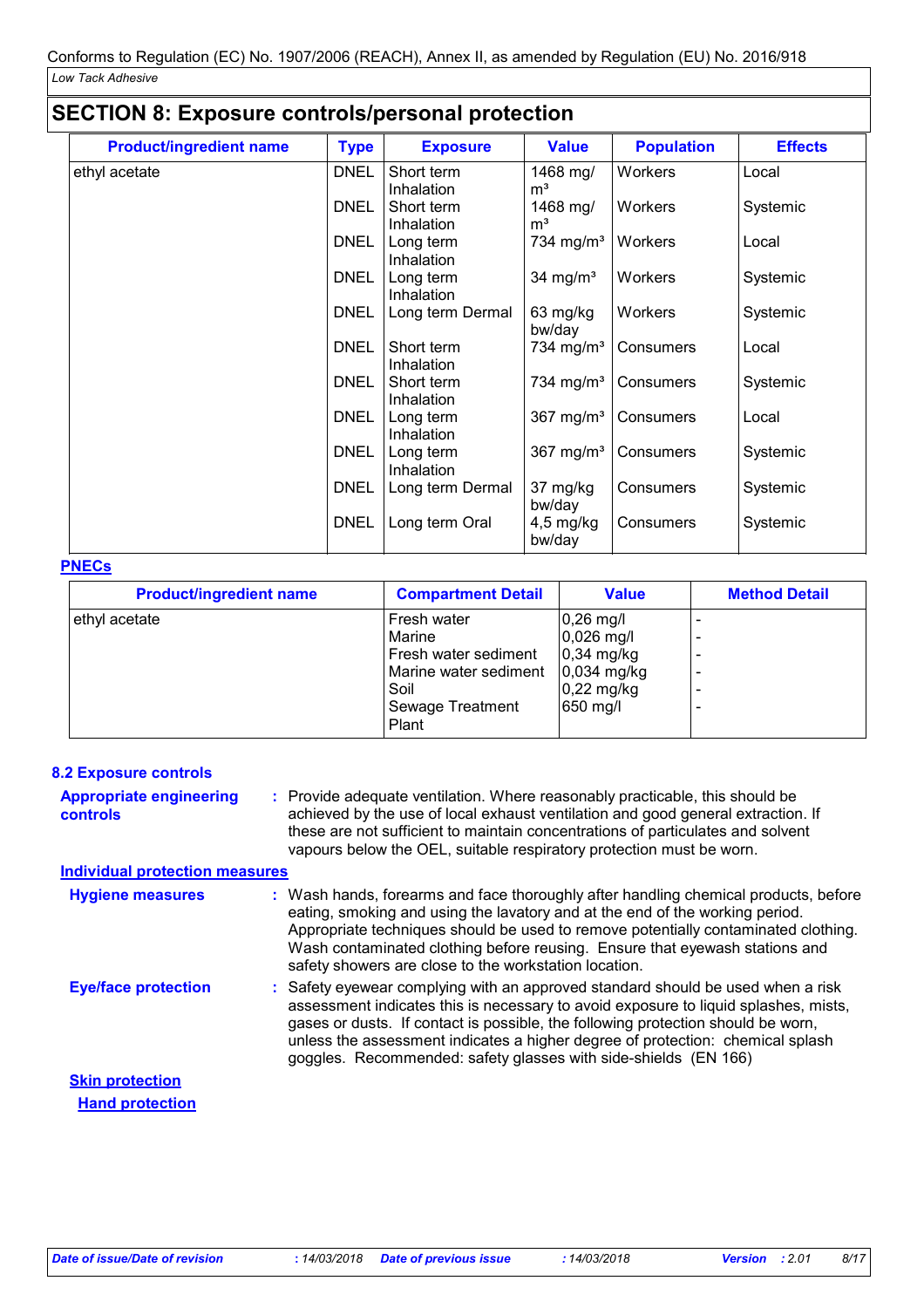### **SECTION 8: Exposure controls/personal protection**

There is no one glove material or combination of materials that will give unlimited resistance to any individual or combination of chemicals.

The breakthrough time must be greater than the end use time of the product.

The instructions and information provided by the glove manufacturer on use, storage, maintenance and replacement must be followed.

Gloves should be replaced regularly and if there is any sign of damage to the glove material.

Always ensure that gloves are free from defects and that they are stored and used correctly.

The performance or effectiveness of the glove may be reduced by physical/chemical damage and poor maintenance.

Barrier creams may help to protect the exposed areas of the skin but should not be applied once exposure has occurred.

| <b>Gloves</b>                                    | : For prolonged or repeated handling, use the following type of gloves:                                                                                                                                                                                                                                                                                                                                                                                                                                                                                                                           |
|--------------------------------------------------|---------------------------------------------------------------------------------------------------------------------------------------------------------------------------------------------------------------------------------------------------------------------------------------------------------------------------------------------------------------------------------------------------------------------------------------------------------------------------------------------------------------------------------------------------------------------------------------------------|
|                                                  | Recommended: > 8 hours (breakthrough time): neoprene (0.65mm).                                                                                                                                                                                                                                                                                                                                                                                                                                                                                                                                    |
|                                                  | The recommendation for the type or types of glove to use when handling this<br>product is based on information from the following source:                                                                                                                                                                                                                                                                                                                                                                                                                                                         |
|                                                  | EN 374-3: 2003                                                                                                                                                                                                                                                                                                                                                                                                                                                                                                                                                                                    |
|                                                  | The user must check that the final choice of type of glove selected for handling this<br>product is the most appropriate and takes into account the particular conditions of<br>use, as included in the user's risk assessment.                                                                                                                                                                                                                                                                                                                                                                   |
| <b>Body protection</b>                           | : Personal protective equipment for the body should be selected based on the task<br>being performed and the risks involved and should be approved by a specialist<br>before handling this product. When there is a risk of ignition from static electricity,<br>wear anti-static protective clothing. For the greatest protection from static<br>discharges, clothing should include anti-static overalls, boots and gloves. Refer to<br>European Standard EN 1149 for further information on material and design<br>requirements and test methods. Recommended: disposable overall (EN 1149-1). |
| <b>Other skin protection</b>                     | : Appropriate footwear and any additional skin protection measures should be<br>selected based on the task being performed and the risks involved and should be<br>approved by a specialist before handling this product.                                                                                                                                                                                                                                                                                                                                                                         |
| <b>Respiratory protection</b>                    | : Use a properly fitted, air-purifying or air-fed respirator complying with an approved<br>standard if a risk assessment indicates this is necessary. Respirator selection must<br>be based on known or anticipated exposure levels, the hazards of the product and<br>the safe working limits of the selected respirator. Recommended: organic vapour<br>(Type A) and particulate filter. (EN 140)                                                                                                                                                                                               |
| <b>Environmental exposure</b><br><b>controls</b> | : Emissions from ventilation or work process equipment should be checked to ensure<br>they comply with the requirements of environmental protection legislation. In some<br>cases, fume scrubbers, filters or engineering modifications to the process<br>equipment will be necessary to reduce emissions to acceptable levels.                                                                                                                                                                                                                                                                   |

## **SECTION 9: Physical and chemical properties**

| 9.1 Information on basic physical and chemical properties |                               |
|-----------------------------------------------------------|-------------------------------|
| <b>Appearance</b>                                         |                               |
| <b>Physical state</b>                                     | : Liquid. [Aerosol.]          |
| <b>Colour</b>                                             | $:$ Not available.            |
| <b>Odour</b>                                              | : Solvent-like [Slight]       |
| <b>Odour threshold</b>                                    | : Not available.              |
| рH                                                        | : Not available.              |
| <b>Melting point/freezing point</b>                       | : Not available.              |
| Initial boiling point and<br>boiling range                | : Not available.              |
| <b>Flash point</b>                                        | : Closed cup: $-70^{\circ}$ C |
| <b>Evaporation rate</b>                                   | $:$ Not available.            |
|                                                           |                               |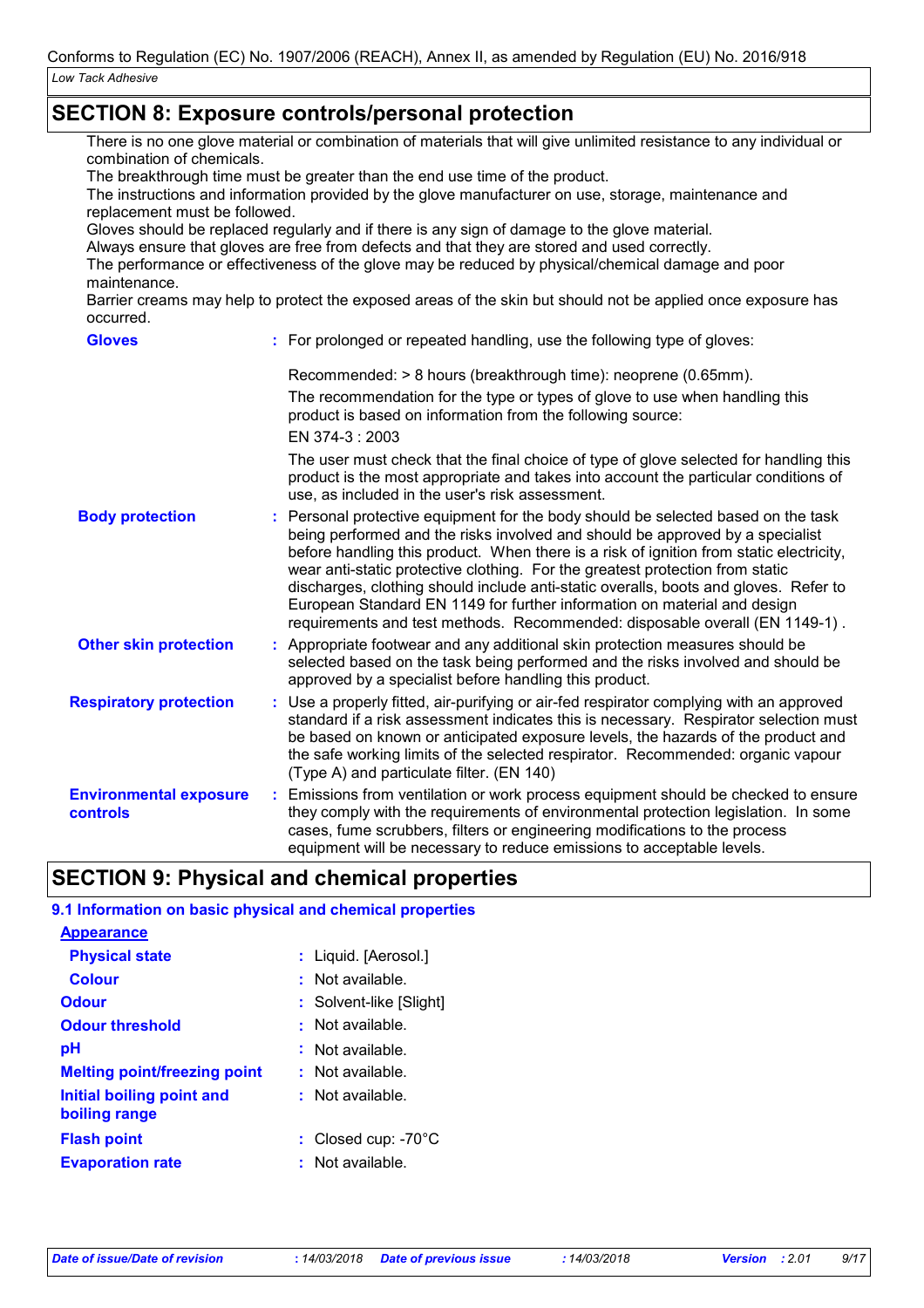# **SECTION 9: Physical and chemical properties**

| <b>Flammability (solid, gas)</b>                                  | : Highly flammable in the presence of the following materials or conditions: open<br>flames, sparks and static discharge and heat.<br>Slightly flammable in the presence of the following materials or conditions:<br>shocks and mechanical impacts.<br>In use, may form flammable/explosive vapour-air mixture. Vapour may travel a<br>considerable distance to source of ignition and flash back.                                                                                                                                                                          |
|-------------------------------------------------------------------|------------------------------------------------------------------------------------------------------------------------------------------------------------------------------------------------------------------------------------------------------------------------------------------------------------------------------------------------------------------------------------------------------------------------------------------------------------------------------------------------------------------------------------------------------------------------------|
| <b>Upper/lower flammability or</b><br>explosive limits            | : Not available.                                                                                                                                                                                                                                                                                                                                                                                                                                                                                                                                                             |
| <b>Vapour pressure</b>                                            | : 400 kPa [room temperature]                                                                                                                                                                                                                                                                                                                                                                                                                                                                                                                                                 |
| <b>Vapour density</b>                                             | : Not available.                                                                                                                                                                                                                                                                                                                                                                                                                                                                                                                                                             |
| <b>Relative density</b>                                           | : Not available.                                                                                                                                                                                                                                                                                                                                                                                                                                                                                                                                                             |
| <b>Solubility(ies)</b>                                            | : Not available.                                                                                                                                                                                                                                                                                                                                                                                                                                                                                                                                                             |
| <b>Partition coefficient: n-octanol/: Not available.</b><br>water |                                                                                                                                                                                                                                                                                                                                                                                                                                                                                                                                                                              |
| <b>Auto-ignition temperature</b>                                  | : Not available.                                                                                                                                                                                                                                                                                                                                                                                                                                                                                                                                                             |
| <b>Decomposition temperature</b>                                  | : Not available.                                                                                                                                                                                                                                                                                                                                                                                                                                                                                                                                                             |
| <b>Viscosity</b>                                                  | : Not available.                                                                                                                                                                                                                                                                                                                                                                                                                                                                                                                                                             |
| <b>Explosive properties</b>                                       | Highly explosive in the presence of the following materials or conditions: open<br>flames, sparks and static discharge, heat and shocks and mechanical impacts.<br>Pressurised container: protect from sunlight and do not expose to temperature<br>exceeding 50°C. Do not pierce or burn, even after use. Do not puncture,<br>incinerate or store the container at temperatures above 49°C (120°F) or in direct<br>sunlight. Container explosion may occur under fire conditions or when heated.<br>Bursting aerosol containers may be propelled from a fire at high speed. |
| <b>Oxidising properties</b>                                       | : Not available.                                                                                                                                                                                                                                                                                                                                                                                                                                                                                                                                                             |
| <b>9.2 Other information</b>                                      |                                                                                                                                                                                                                                                                                                                                                                                                                                                                                                                                                                              |
| <b>Type of aerosol</b>                                            | : Spray                                                                                                                                                                                                                                                                                                                                                                                                                                                                                                                                                                      |
| <b>Heat of combustion</b>                                         | : $15,16$ kJ/g                                                                                                                                                                                                                                                                                                                                                                                                                                                                                                                                                               |

No additional information.

## **SECTION 10: Stability and reactivity**

| <b>10.1 Reactivity</b>                          | : No specific test data related to reactivity available for this product or its ingredients.                                                                                                  |
|-------------------------------------------------|-----------------------------------------------------------------------------------------------------------------------------------------------------------------------------------------------|
| <b>10.2 Chemical stability</b>                  | : Stable under recommended storage and handling conditions (see Section 7).                                                                                                                   |
| 10.3 Possibility of<br>hazardous reactions      | : Under normal conditions of storage and use, hazardous reactions will not occur.                                                                                                             |
| <b>10.4 Conditions to avoid</b>                 | : When exposed to high temperatures may produce hazardous decomposition<br>products.                                                                                                          |
| <b>10.5 Incompatible materials</b>              | : Keep away from the following materials to prevent strong exothermic reactions:<br>oxidising agents, strong alkalis, strong acids.                                                           |
| <b>10.6 Hazardous</b><br>decomposition products | : Under normal conditions of storage and use, hazardous decomposition products<br>should not be produced. If involved in a fire, toxic gases including CO, CO2 and<br>smoke can be generated. |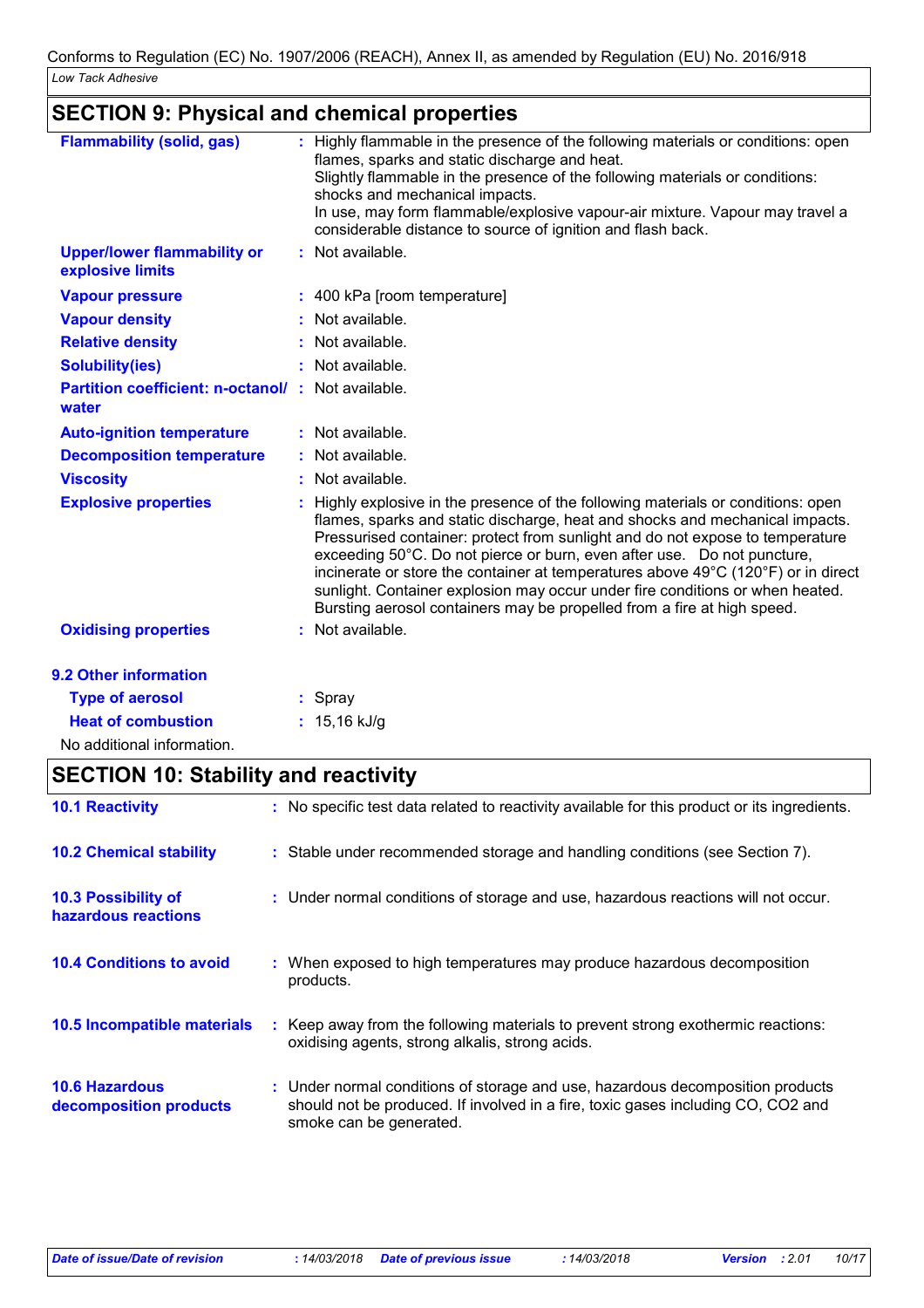# **SECTION 11: Toxicological information**

### **11.1 Information on toxicological effects**

### **Acute toxicity**

| <b>Product/ingredient name</b> | <b>Result</b>                 | <b>Species</b> | <b>Dose</b>               | <b>Exposure</b> |
|--------------------------------|-------------------------------|----------------|---------------------------|-----------------|
| acetone                        | LD50 Oral                     | Rat            | 5800 mg/kg                |                 |
| ethyl acetate                  | LD50 Oral                     | Rat            | 5620 mg/kg                |                 |
| butanone                       | <b>LC50 Inhalation Vapour</b> | <b>Mouse</b>   | $23500$ mg/m <sup>3</sup> | 8 hours         |
|                                | <b>LC50 Inhalation Vapour</b> | Rat            | $20$ mg/                  | l 4 hours       |
|                                | LD50 Dermal                   | Rabbit         | 6480 mg/kg                |                 |
|                                | LD50 Oral                     | Rat            | 2737 mg/kg                |                 |

**Conclusion/Summary :** Based on available data, the classification criteria are not met.

### **Irritation/Corrosion**

| <b>Product/ingredient name</b> | <b>Result</b>            | <b>Species</b> | <b>Score</b>             | <b>Exposure</b> | <b>Observation</b>       |
|--------------------------------|--------------------------|----------------|--------------------------|-----------------|--------------------------|
| acetone                        | Eyes - Mild irritant     | Human          |                          | 186300 parts    |                          |
|                                |                          |                |                          | lper million    |                          |
|                                | Eyes - Mild irritant     | Rabbit         | $\overline{\phantom{a}}$ | 10 microliters  |                          |
|                                | Eyes - Moderate irritant | Rabbit         |                          | 24 hours 20     | $\overline{\phantom{a}}$ |
|                                |                          |                |                          | milligrams      |                          |
|                                | Eyes - Severe irritant   | Rabbit         | $\overline{\phantom{a}}$ | 20 milligrams   |                          |
|                                | Skin - Mild irritant     | Rabbit         |                          | 124 hours 500 1 |                          |
|                                |                          |                |                          | milligrams      |                          |
|                                | Skin - Mild irritant     | Rabbit         | $\overline{\phantom{0}}$ | 395             |                          |
|                                |                          |                |                          | milligrams      |                          |
| butanone                       | Skin - Mild irritant     | Rabbit         | $\overline{\phantom{a}}$ | 24 hours 14     | $\overline{\phantom{a}}$ |
|                                |                          |                |                          | milligrams      |                          |
|                                | Skin - Moderate irritant | Rabbit         |                          | l24 hours 500   |                          |
|                                |                          |                |                          | milligrams      |                          |

| <b>Conclusion/Summary</b>                        |                                                                     |
|--------------------------------------------------|---------------------------------------------------------------------|
| <b>Skin</b>                                      | : Based on available data, the classification criteria are not met. |
| <b>Eyes</b>                                      | : Causes serious eye irritation.                                    |
| <b>Respiratory</b>                               | : May cause drowsiness or dizziness.                                |
| <b>Sensitisation</b>                             |                                                                     |
| <b>Conclusion/Summary</b>                        |                                                                     |
| <b>Skin</b>                                      | : Based on available data, the classification criteria are not met. |
| <b>Respiratory</b>                               | : Based on available data, the classification criteria are not met. |
| <b>Mutagenicity</b>                              |                                                                     |
| <b>Conclusion/Summary</b>                        | : Based on available data, the classification criteria are not met. |
| <b>Carcinogenicity</b>                           |                                                                     |
| <b>Conclusion/Summary</b>                        | : Based on available data, the classification criteria are not met. |
| <b>Reproductive toxicity</b>                     |                                                                     |
| <b>Conclusion/Summary</b>                        | : Based on available data, the classification criteria are not met. |
| <b>Teratogenicity</b>                            |                                                                     |
| <b>Conclusion/Summary</b>                        | : Based on available data, the classification criteria are not met. |
| Specific target organ toxicity (single exposure) |                                                                     |

| <b>Product/ingredient name</b> | <b>Category</b> | <b>Route of</b><br>exposure | <b>Target organs</b> |
|--------------------------------|-----------------|-----------------------------|----------------------|
| acetone                        | Category 3      | Not applicable.             | Narcotic effects     |
| ethyl acetate                  | Category 3      | Not applicable.             | Narcotic effects     |
| <b>butanone</b>                | Category 3      | Not applicable.             | Narcotic effects     |

**Specific target organ toxicity (repeated exposure)**

Not available.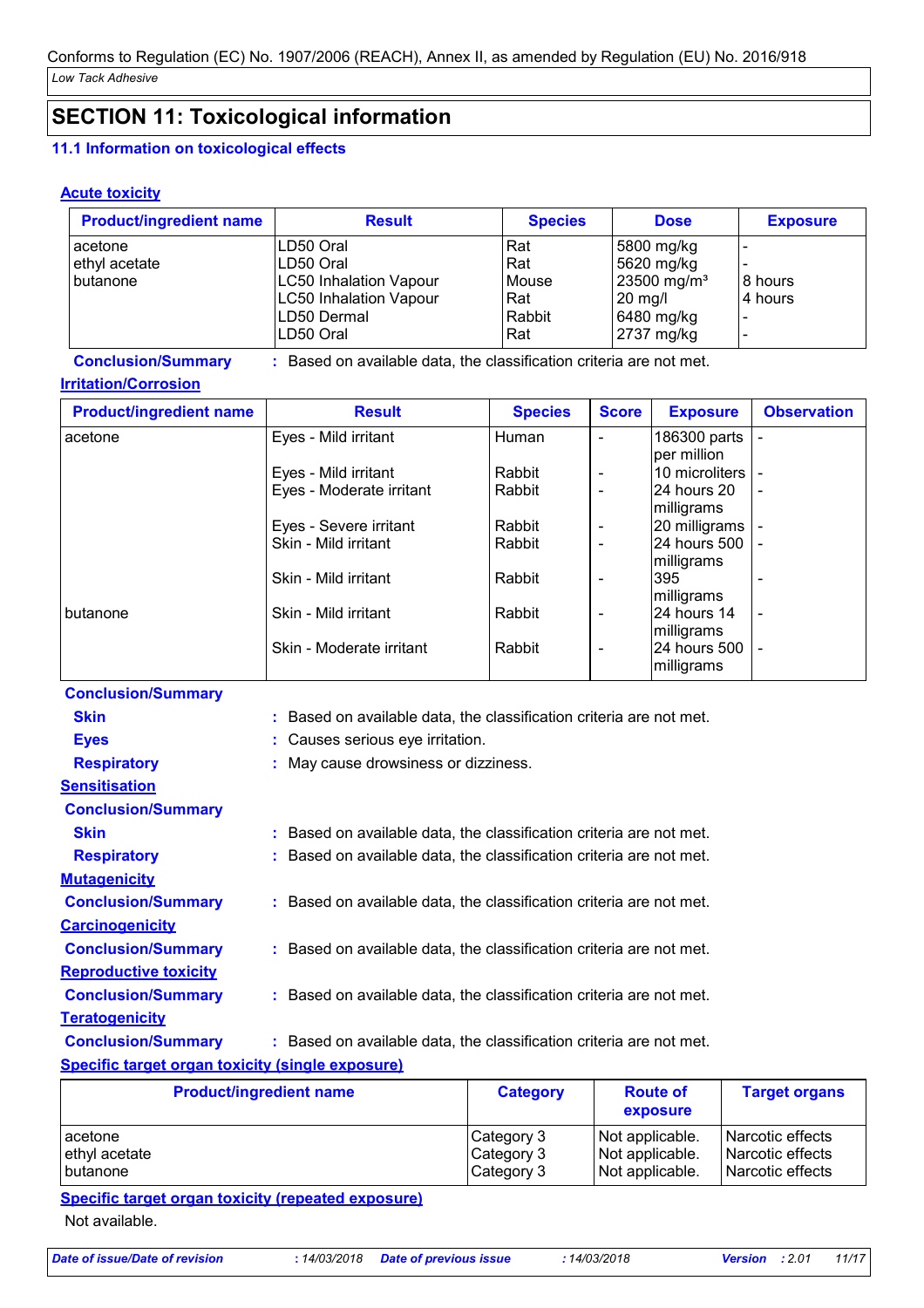### **SECTION 11: Toxicological information**

#### **Aspiration hazard**

Not available.

### **Delayed and immediate effects as well as chronic effects from short and long-term exposure**

| <b>Short term exposure</b>                   |                                                                                                          |
|----------------------------------------------|----------------------------------------------------------------------------------------------------------|
| <b>Potential immediate</b><br><b>effects</b> | $:$ Not available.                                                                                       |
| <b>Potential delayed effects</b>             | $:$ Not available.                                                                                       |
| <b>Long term exposure</b>                    |                                                                                                          |
| <b>Potential immediate</b><br><b>effects</b> | $:$ Not available.                                                                                       |
| <b>Potential delayed effects</b>             | $:$ Not available.                                                                                       |
| <b>Potential chronic health effects</b>      |                                                                                                          |
| Not available.                               |                                                                                                          |
| <b>Conclusion/Summary</b>                    | : Based on available data, the classification criteria are not met.                                      |
| <b>General</b>                               | Prolonged or repeated contact can defat the skin and lead to irritation, cracking and/<br>or dermatitis. |
| <b>Carcinogenicity</b>                       | : No known significant effects or critical hazards.                                                      |
| <b>Mutagenicity</b>                          | : No known significant effects or critical hazards.                                                      |
| <b>Teratogenicity</b>                        | No known significant effects or critical hazards.                                                        |
| <b>Developmental effects</b>                 | : No known significant effects or critical hazards.                                                      |
| <b>Fertility effects</b>                     | : No known significant effects or critical hazards.                                                      |

**Other information :**

: Not available.

### **SECTION 12: Ecological information**

### **12.1 Toxicity**

There are no data available on the mixture itself. Do not allow to enter drains or watercourses.

The mixture has been assessed following the summation method of the CLP Regulation (EC) No 1272/2008 and is not classified as hazardous to the environment.

| <b>Product/ingredient name</b> | <b>Result</b>                                  | <b>Species</b>                                                                 | <b>Exposure</b> |
|--------------------------------|------------------------------------------------|--------------------------------------------------------------------------------|-----------------|
| acetone                        | Acute LC50 8,64 to 8098 mg/l Fresh<br>water    | Crustaceans - Ceriodaphnia<br>dubia - Neonate                                  | 48 hours        |
|                                | Acute LC50 7,88 to 7280 mg/l Fresh<br>water    | Fish - Pimephales promelas                                                     | 96 hours        |
| ethyl acetate                  | Acute EC50 2500000 µg/l Fresh water            | Algae - Selenastrum sp.                                                        | 96 hours        |
|                                | Acute LC50 1600000 µg/l Fresh water            | Crustaceans - Asellus aquaticus                                                | 48 hours        |
|                                | Acute LC50 560000 µg/l Fresh water             | Daphnia spec. - Daphnia magna 48 hours                                         |                 |
|                                | Chronic NOEC mg/l Fresh water                  | Daphnia spec. - Daphnia magna                                                  | 21 days         |
| butanone                       | Acute EC50 >500000 µg/l Marine water           | Algae - Skeletonema costatum                                                   | 96 hours        |
|                                | Acute LC50 520000 µg/l Fresh water             | Daphnia spec. - Daphnia magna                                                  | 48 hours        |
|                                | Acute LC50 5640 mg/l                           | Fish                                                                           | 24 hours        |
|                                | Acute LC50 3320 to 3220000 µg/l<br>Fresh water | Fish - Pimephales promelas                                                     | 96 hours        |
|                                | Acute LC50 400 ppm Marine water                | Fish - Cyprinodon variegatus -<br>Juvenile (Fledgling, Hatchling,<br>Weanling) | 96 hours        |

**Conclusion/Summary :** Based on available data, the classification criteria are not met.

### **12.2 Persistence and degradability**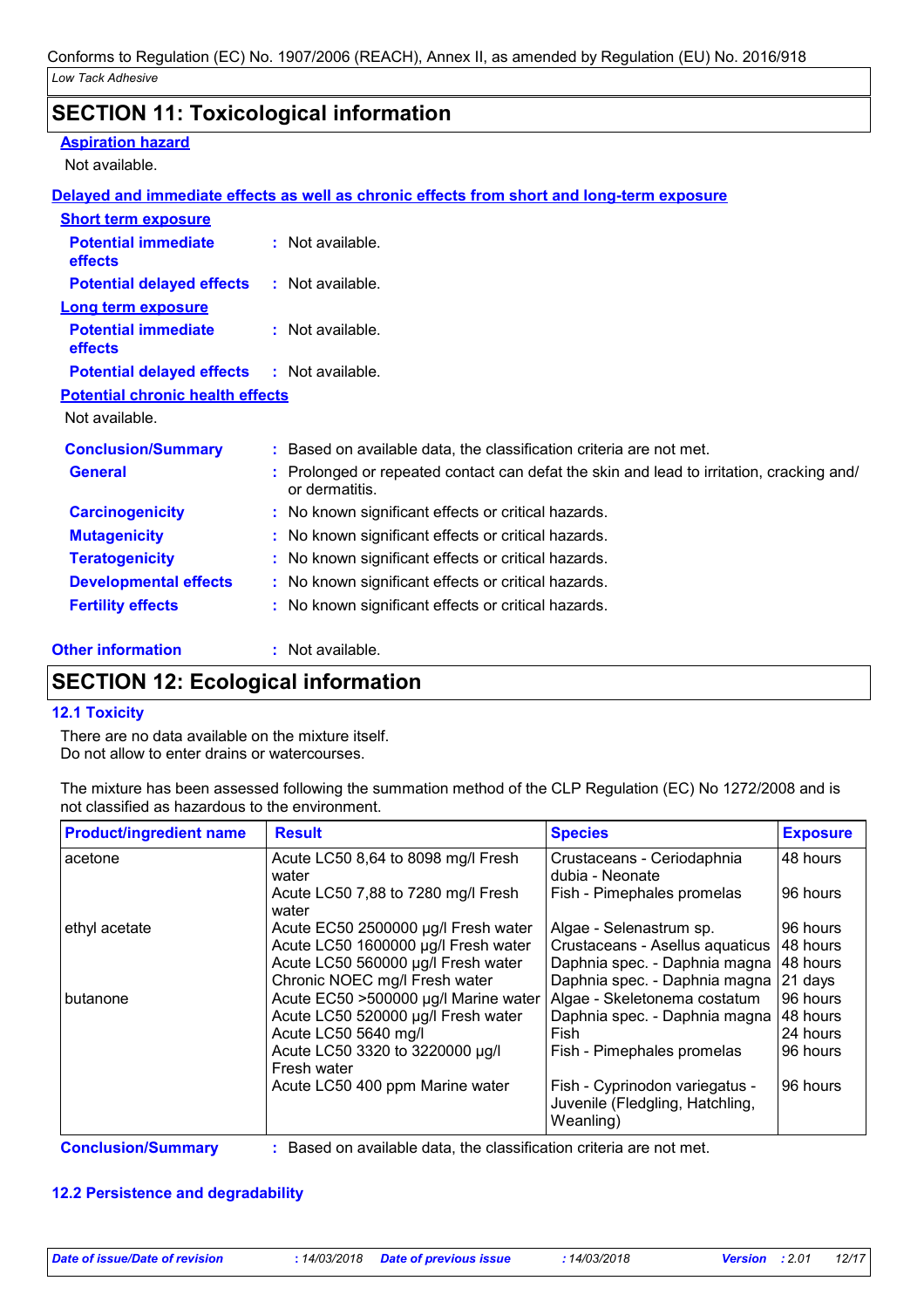| <b>SECTION 12: Ecological information</b> |                                               |                                                                                                                             |  |                         |                               |
|-------------------------------------------|-----------------------------------------------|-----------------------------------------------------------------------------------------------------------------------------|--|-------------------------|-------------------------------|
| <b>Product/ingredient name</b>            | <b>Test</b>                                   | <b>Result</b>                                                                                                               |  | <b>Dose</b>             | <b>Inoculum</b>               |
| ethyl acetate                             | OECD 301D                                     | 70 % - Readily - 28 days                                                                                                    |  |                         |                               |
| <b>Conclusion/Summary</b>                 |                                               | : This product has not been tested for biodegradation. Based on available data, the<br>classification criteria are not met. |  |                         |                               |
| <b>Product/ingredient name</b>            | <b>Aquatic half-life</b><br><b>Photolysis</b> |                                                                                                                             |  | <b>Biodegradability</b> |                               |
| acetone<br>ethyl acetate<br>butanone      |                                               |                                                                                                                             |  |                         | Readily<br>Readily<br>Readily |

### **12.3 Bioaccumulative potential**

| <b>Product/ingredient name</b> | $LoaPow$ | <b>BCF</b> | <b>Potential</b> |
|--------------------------------|----------|------------|------------------|
| acetone                        | $-0,23$  | 30         | l low            |
| ethyl acetate                  | 0,68     |            | ı low            |
| l butanone                     | 0,3      |            | low              |

| 12.4 Mobility in soil                                   |                                                                                                               |
|---------------------------------------------------------|---------------------------------------------------------------------------------------------------------------|
| <b>Soil/water partition</b><br><b>coefficient (Koc)</b> | $:$ Not available.                                                                                            |
| <b>Mobility</b>                                         | : Volatile. This product is likely to volatilise rapidly into the air because of its high<br>vapour pressure. |
| 12.5 Results of PBT and vPvB assessment                 |                                                                                                               |
| <b>PBT</b>                                              | : Not applicable.                                                                                             |
|                                                         | P: Not available. B: Not available. T: Not available.                                                         |
| <b>vPvB</b>                                             | : Not applicable.                                                                                             |
|                                                         | vP: Not available, vB: Not available.                                                                         |
| <b>12.6 Other adverse effects</b>                       | : No known significant effects or critical hazards.                                                           |

### **SECTION 13: Disposal considerations**

The information in this section contains generic advice and guidance.

#### **13.1 Waste treatment methods**

| <b>Product</b>                 |                                                                                                                                                                                                                                                                                                                                                                                                                                                                                                                                                      |  |  |  |
|--------------------------------|------------------------------------------------------------------------------------------------------------------------------------------------------------------------------------------------------------------------------------------------------------------------------------------------------------------------------------------------------------------------------------------------------------------------------------------------------------------------------------------------------------------------------------------------------|--|--|--|
| <b>Methods of disposal</b>     | : The generation of waste should be avoided or minimised wherever possible.<br>Disposal of this product, solutions and any by-products should at all times comply<br>with the requirements of environmental protection and waste disposal legislation<br>and any regional local authority requirements. Dispose of surplus and non-<br>recyclable products via a licensed waste disposal contractor. Waste should not be<br>disposed of untreated to the sewer unless fully compliant with the requirements of<br>all authorities with jurisdiction. |  |  |  |
| <b>Hazardous waste</b>         | $:$ Yes.                                                                                                                                                                                                                                                                                                                                                                                                                                                                                                                                             |  |  |  |
| <b>Disposal considerations</b> | : Do not allow to enter drains or watercourses.<br>Dispose of according to all federal, state and local applicable regulations.<br>If this product is mixed with other wastes, the original waste product code may no<br>longer apply and the appropriate code should be assigned.<br>For further information, contact your local waste authority.                                                                                                                                                                                                   |  |  |  |

#### **European waste catalogue (EWC)**

The European Waste Catalogue classification of this product, when disposed of as waste, is: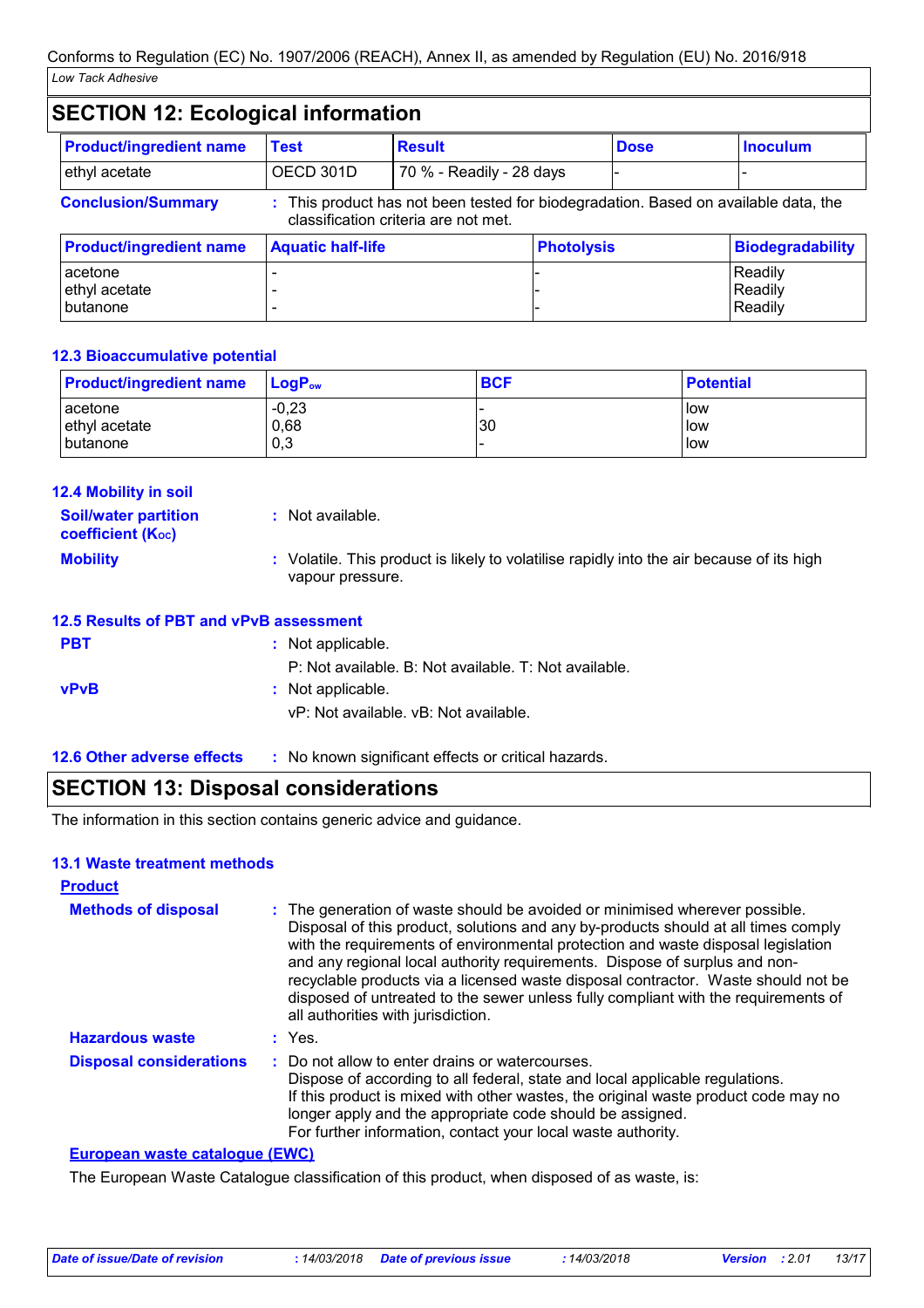# **SECTION 13: Disposal considerations**

| <b>Waste code</b>              | <b>Waste designation</b>                                                                                                                                                                                                                                                                                                                     |  |  |  |  |
|--------------------------------|----------------------------------------------------------------------------------------------------------------------------------------------------------------------------------------------------------------------------------------------------------------------------------------------------------------------------------------------|--|--|--|--|
| 20 01 27*                      | paint, inks, adhesives and resins containing hazardous substances                                                                                                                                                                                                                                                                            |  |  |  |  |
| <b>Packaging</b>               |                                                                                                                                                                                                                                                                                                                                              |  |  |  |  |
| <b>Methods of disposal</b>     | : The generation of waste should be avoided or minimised wherever possible. Waste<br>packaging should be recycled. Incineration or landfill should only be considered<br>when recycling is not feasible.                                                                                                                                     |  |  |  |  |
| <b>Disposal considerations</b> | : Using information provided in this safety data sheet, advice should be obtained from<br>the relevant waste authority on the classification of empty containers.<br>Empty containers must be scrapped or reconditioned.<br>Dispose of containers contaminated by the product in accordance with local or<br>national legal provisions.      |  |  |  |  |
| <b>Special precautions</b>     | : This material and its container must be disposed of in a safe way. Care should be<br>taken when handling emptied containers that have not been cleaned or rinsed out.<br>Empty containers or liners may retain some product residues. Avoid dispersal of<br>spilt material and runoff and contact with soil, waterways, drains and sewers. |  |  |  |  |

# **SECTION 14: Transport information**

|                                           | <b>ADR/RID</b>                                                                                                                             | <b>ADN</b>                                   | <b>IMDG</b>                                                                                                         | <b>IATA</b>                                                                                                                                                                                                                                                                                                                                         |
|-------------------------------------------|--------------------------------------------------------------------------------------------------------------------------------------------|----------------------------------------------|---------------------------------------------------------------------------------------------------------------------|-----------------------------------------------------------------------------------------------------------------------------------------------------------------------------------------------------------------------------------------------------------------------------------------------------------------------------------------------------|
| 14.1 UN number                            | <b>UN1950</b>                                                                                                                              | <b>UN1950</b>                                | <b>UN1950</b>                                                                                                       | <b>UN1950</b>                                                                                                                                                                                                                                                                                                                                       |
| 14.2 UN proper<br>shipping name           | <b>AEROSOLS</b><br>Flammable [Limited<br>quantity]                                                                                         | AEROSOLS,<br>Flammable [Limited<br>quantity] | AEROSOLS,<br>Flammable [Limited<br>quantity]                                                                        | AEROSOLS,<br>Flammable [Limited<br>quantity]                                                                                                                                                                                                                                                                                                        |
| <b>14.3 Transport</b><br>hazard class(es) | $\overline{2}$                                                                                                                             | 2                                            | 2.1                                                                                                                 | 2.1                                                                                                                                                                                                                                                                                                                                                 |
| 14.4 Packing<br>group                     |                                                                                                                                            |                                              |                                                                                                                     |                                                                                                                                                                                                                                                                                                                                                     |
| 14.5<br><b>Environmental</b><br>hazards   | No.                                                                                                                                        | No.                                          | No.                                                                                                                 | No.                                                                                                                                                                                                                                                                                                                                                 |
| <b>Additional</b><br><b>information</b>   | <b>Limited quantity:</b><br>LQ <sub>2</sub><br>Remarks:<br>$( \leq 1L$ : $)$ Limited<br>Quantity - ADR/IMDG<br>3.4<br>ADR Tunnel code: (D) |                                              | <b>Emergency</b><br>schedules (EmS):<br>$F-D + S-U$<br><b>Remarks:</b><br><b>Limited Quantity -</b><br>ADR/IMDG 3.4 | Passenger and<br><b>Cargo Aircraft</b><br><b>Quantity limitation: 75</b><br>kg<br>Packaging<br>instructions: 203<br><b>Cargo Aircraft Only</b><br>Quantity limitation:<br>150 kg<br>Packaging<br>instructions: 203<br><b>Limited Quantities -</b><br><b>Passenger Aircraft</b><br>Quantity limitation: 30<br>kg<br>Packaging<br>instructions: Y 203 |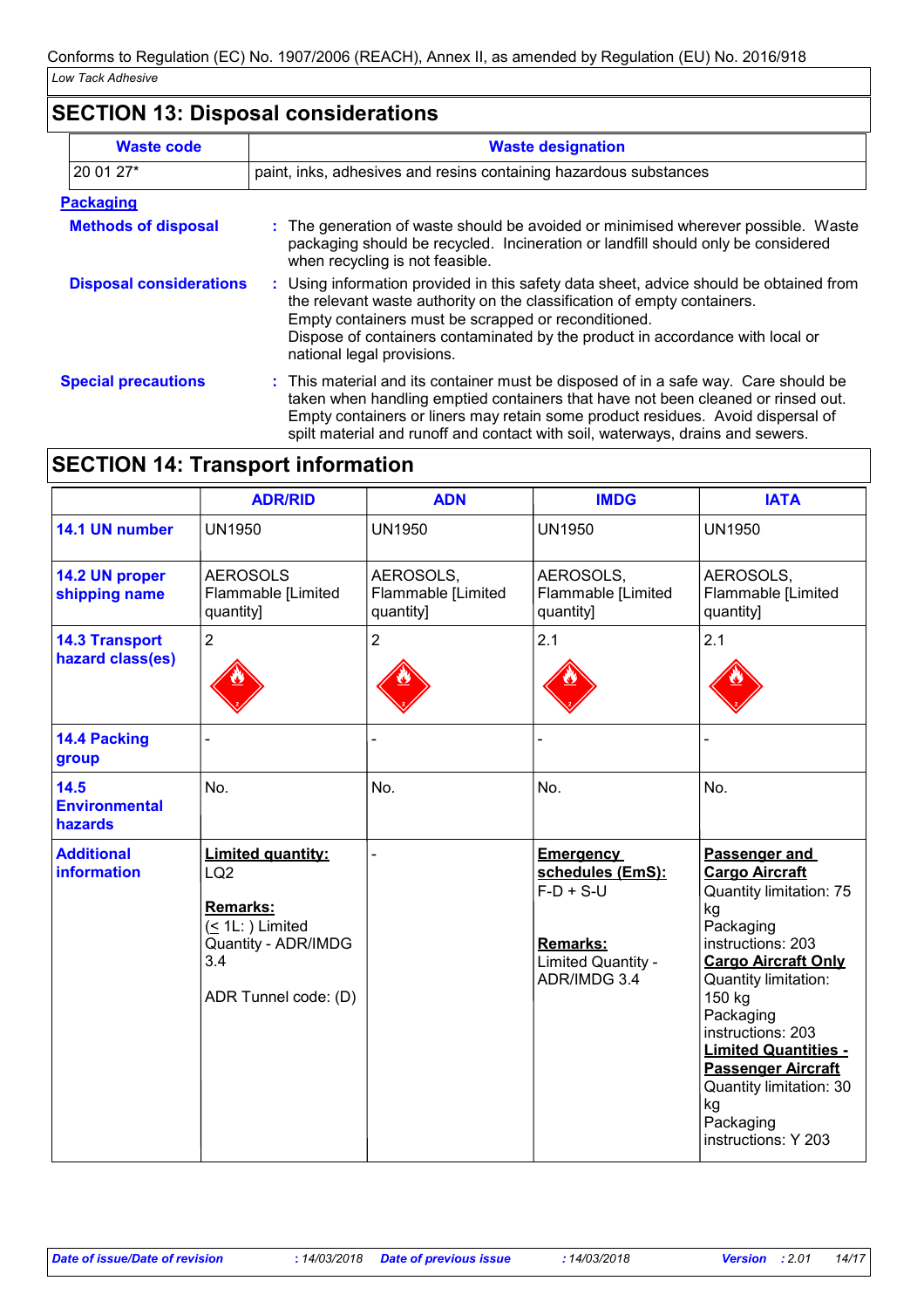### **SECTION 14: Transport information**

**14.6 Special precautions for user Transport within user's premises:** always transport in closed containers that are **:** upright and secure. Ensure that persons transporting the product know what to do in the event of an accident or spillage.

## **SECTION 15: Regulatory information**

| EU Regulation (EC) No. 1907/2006 (REACH)<br><b>Annex XIV - List of substances subject to authorisation</b><br><b>Annex XIV</b><br>None of the components are listed.<br><b>Substances of very high concern</b><br>None of the components are listed.<br><b>Annex XVII - Restrictions</b><br>: Not applicable.<br>on the manufacture,<br>placing on the market<br>and use of certain<br>dangerous substances,<br>mixtures and articles<br><b>Other EU regulations</b><br><b>VOC for Ready-for-Use</b><br>: Not applicable.<br><b>Mixture</b><br><b>Europe inventory</b><br>: All components are listed or exempted.<br><b>Black List Chemicals</b><br>(76/464/EEC)<br>: Listed<br><b>Industrial emissions</b><br>(integrated pollution<br>prevention and control) -<br>Air<br>Ozone depleting substances (1005/2009/EU)<br>Not listed.<br>Prior Informed Consent (PIC) (649/2012/EU)<br>Not listed.<br><b>Aerosol dispensers</b><br><b>Extremely flammable</b><br><b>Seveso Directive</b> |
|------------------------------------------------------------------------------------------------------------------------------------------------------------------------------------------------------------------------------------------------------------------------------------------------------------------------------------------------------------------------------------------------------------------------------------------------------------------------------------------------------------------------------------------------------------------------------------------------------------------------------------------------------------------------------------------------------------------------------------------------------------------------------------------------------------------------------------------------------------------------------------------------------------------------------------------------------------------------------------------|
|                                                                                                                                                                                                                                                                                                                                                                                                                                                                                                                                                                                                                                                                                                                                                                                                                                                                                                                                                                                          |
|                                                                                                                                                                                                                                                                                                                                                                                                                                                                                                                                                                                                                                                                                                                                                                                                                                                                                                                                                                                          |
|                                                                                                                                                                                                                                                                                                                                                                                                                                                                                                                                                                                                                                                                                                                                                                                                                                                                                                                                                                                          |
|                                                                                                                                                                                                                                                                                                                                                                                                                                                                                                                                                                                                                                                                                                                                                                                                                                                                                                                                                                                          |
|                                                                                                                                                                                                                                                                                                                                                                                                                                                                                                                                                                                                                                                                                                                                                                                                                                                                                                                                                                                          |
|                                                                                                                                                                                                                                                                                                                                                                                                                                                                                                                                                                                                                                                                                                                                                                                                                                                                                                                                                                                          |
|                                                                                                                                                                                                                                                                                                                                                                                                                                                                                                                                                                                                                                                                                                                                                                                                                                                                                                                                                                                          |
|                                                                                                                                                                                                                                                                                                                                                                                                                                                                                                                                                                                                                                                                                                                                                                                                                                                                                                                                                                                          |
|                                                                                                                                                                                                                                                                                                                                                                                                                                                                                                                                                                                                                                                                                                                                                                                                                                                                                                                                                                                          |
|                                                                                                                                                                                                                                                                                                                                                                                                                                                                                                                                                                                                                                                                                                                                                                                                                                                                                                                                                                                          |
|                                                                                                                                                                                                                                                                                                                                                                                                                                                                                                                                                                                                                                                                                                                                                                                                                                                                                                                                                                                          |
|                                                                                                                                                                                                                                                                                                                                                                                                                                                                                                                                                                                                                                                                                                                                                                                                                                                                                                                                                                                          |
|                                                                                                                                                                                                                                                                                                                                                                                                                                                                                                                                                                                                                                                                                                                                                                                                                                                                                                                                                                                          |
|                                                                                                                                                                                                                                                                                                                                                                                                                                                                                                                                                                                                                                                                                                                                                                                                                                                                                                                                                                                          |
|                                                                                                                                                                                                                                                                                                                                                                                                                                                                                                                                                                                                                                                                                                                                                                                                                                                                                                                                                                                          |
|                                                                                                                                                                                                                                                                                                                                                                                                                                                                                                                                                                                                                                                                                                                                                                                                                                                                                                                                                                                          |
|                                                                                                                                                                                                                                                                                                                                                                                                                                                                                                                                                                                                                                                                                                                                                                                                                                                                                                                                                                                          |
|                                                                                                                                                                                                                                                                                                                                                                                                                                                                                                                                                                                                                                                                                                                                                                                                                                                                                                                                                                                          |
|                                                                                                                                                                                                                                                                                                                                                                                                                                                                                                                                                                                                                                                                                                                                                                                                                                                                                                                                                                                          |
|                                                                                                                                                                                                                                                                                                                                                                                                                                                                                                                                                                                                                                                                                                                                                                                                                                                                                                                                                                                          |
| This product is controlled under the Seveso Directive.                                                                                                                                                                                                                                                                                                                                                                                                                                                                                                                                                                                                                                                                                                                                                                                                                                                                                                                                   |
| <b>Danger criteria</b>                                                                                                                                                                                                                                                                                                                                                                                                                                                                                                                                                                                                                                                                                                                                                                                                                                                                                                                                                                   |
| <b>Category</b>                                                                                                                                                                                                                                                                                                                                                                                                                                                                                                                                                                                                                                                                                                                                                                                                                                                                                                                                                                          |
| P <sub>3</sub> a                                                                                                                                                                                                                                                                                                                                                                                                                                                                                                                                                                                                                                                                                                                                                                                                                                                                                                                                                                         |

**National regulations**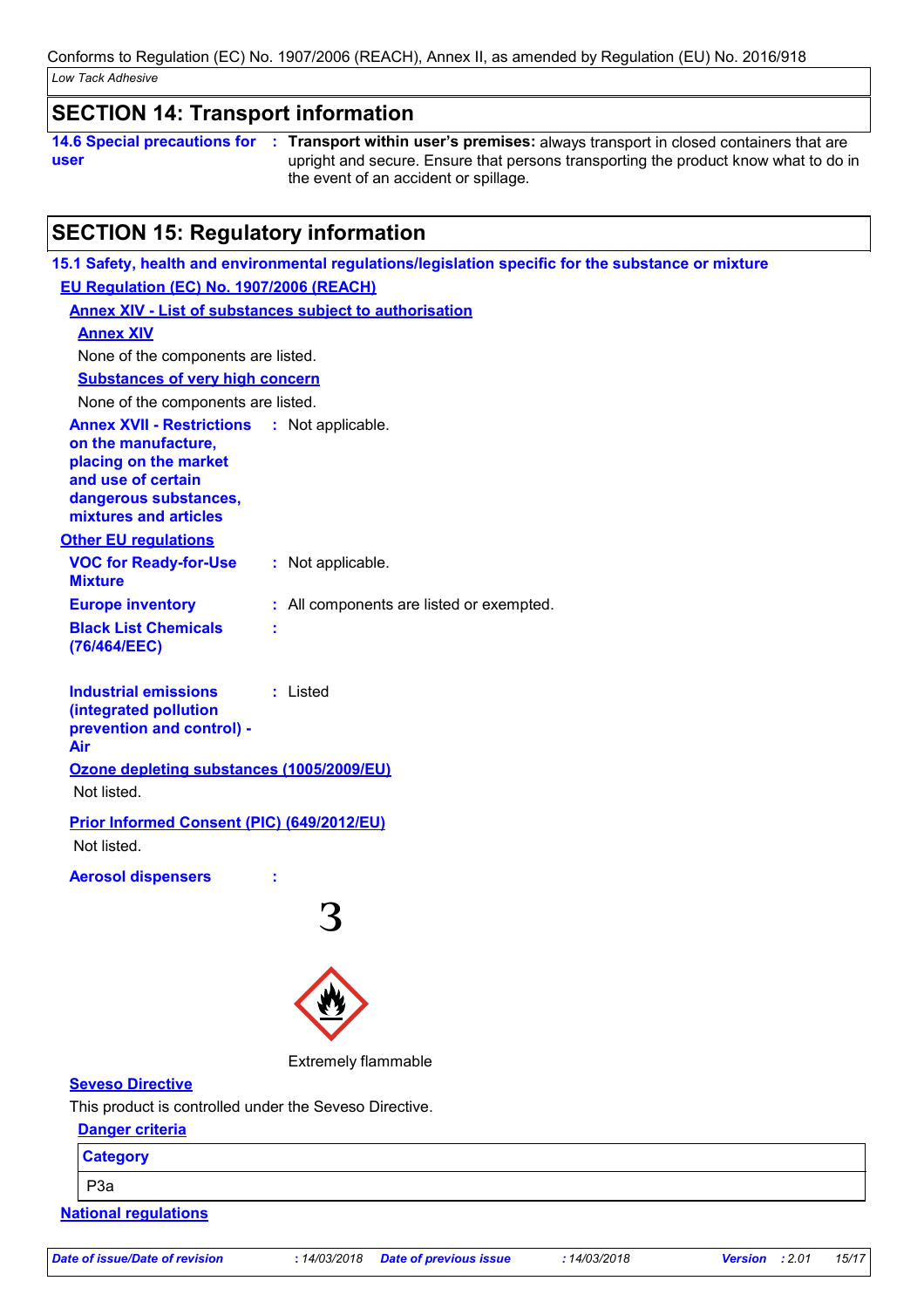### **SECTION 15: Regulatory information**

| <b>Industrial use</b><br>: The information contained in this safety data sheet does not constitute the user's<br>own assessment of workplace risks, as required by other health and safety<br>legislation. The provisions of the national health and safety at work regulations apply<br>to the use of this product at work. |                                                                                                                                                   |                                 |                       |              |  |  |
|------------------------------------------------------------------------------------------------------------------------------------------------------------------------------------------------------------------------------------------------------------------------------------------------------------------------------|---------------------------------------------------------------------------------------------------------------------------------------------------|---------------------------------|-----------------------|--------------|--|--|
| <b>Product/ingredient name</b>                                                                                                                                                                                                                                                                                               | <b>List name</b>                                                                                                                                  | <b>Name on list</b>             | <b>Classification</b> | <b>Notes</b> |  |  |
| liquefied petroleum gas                                                                                                                                                                                                                                                                                                      | <b>UK Occupational</b><br><b>Exposure Limits EH40</b><br>- WEL                                                                                    | liquefied petroleum<br>gas; LPG | Carc.                 |              |  |  |
| <b>References</b>                                                                                                                                                                                                                                                                                                            | EH40/2005 Workplace exposure limits<br>Conforms to Regulation (EC) No. 1907/2006 (REACH), Annex II, as amended by<br>Regulation (EU) No. 2016/918 |                                 |                       |              |  |  |
| <b>International requlations</b>                                                                                                                                                                                                                                                                                             |                                                                                                                                                   |                                 |                       |              |  |  |
| Not listed.                                                                                                                                                                                                                                                                                                                  | <b>Chemical Weapon Convention List Schedules I, II &amp; III Chemicals</b>                                                                        |                                 |                       |              |  |  |
|                                                                                                                                                                                                                                                                                                                              |                                                                                                                                                   |                                 |                       |              |  |  |
| <b>Montreal Protocol (Annexes A, B, C, E)</b><br>Not listed.                                                                                                                                                                                                                                                                 |                                                                                                                                                   |                                 |                       |              |  |  |
|                                                                                                                                                                                                                                                                                                                              | <b>Stockholm Convention on Persistent Organic Pollutants</b>                                                                                      |                                 |                       |              |  |  |
| Not listed.                                                                                                                                                                                                                                                                                                                  |                                                                                                                                                   |                                 |                       |              |  |  |
|                                                                                                                                                                                                                                                                                                                              | <b>Rotterdam Convention on Prior Informed Consent (PIC)</b>                                                                                       |                                 |                       |              |  |  |
| Not listed.                                                                                                                                                                                                                                                                                                                  |                                                                                                                                                   |                                 |                       |              |  |  |
|                                                                                                                                                                                                                                                                                                                              | <b>UNECE Aarhus Protocol on POPs and Heavy Metals</b>                                                                                             |                                 |                       |              |  |  |
| Not listed.                                                                                                                                                                                                                                                                                                                  |                                                                                                                                                   |                                 |                       |              |  |  |
| : 32089091                                                                                                                                                                                                                                                                                                                   |                                                                                                                                                   |                                 |                       |              |  |  |
| <b>CN code</b><br><b>UFI Code</b>                                                                                                                                                                                                                                                                                            | : HF60-U0FK-N00E-04SG                                                                                                                             |                                 |                       |              |  |  |
| <b>International lists</b>                                                                                                                                                                                                                                                                                                   |                                                                                                                                                   |                                 |                       |              |  |  |
|                                                                                                                                                                                                                                                                                                                              |                                                                                                                                                   |                                 |                       |              |  |  |
| <b>National inventory</b><br><b>Australia</b>                                                                                                                                                                                                                                                                                | : Not determined.                                                                                                                                 |                                 |                       |              |  |  |
| <b>Canada</b>                                                                                                                                                                                                                                                                                                                | Not determined.                                                                                                                                   |                                 |                       |              |  |  |
| <b>China</b>                                                                                                                                                                                                                                                                                                                 | : Not determined.                                                                                                                                 |                                 |                       |              |  |  |
| <b>Japan</b>                                                                                                                                                                                                                                                                                                                 | : Japan inventory (ENCS): Not determined.<br>Japan inventory (ISHL): Not determined.                                                              |                                 |                       |              |  |  |
| <b>Malaysia</b>                                                                                                                                                                                                                                                                                                              | : Not determined.                                                                                                                                 |                                 |                       |              |  |  |
| <b>New Zealand</b>                                                                                                                                                                                                                                                                                                           | Not determined.                                                                                                                                   |                                 |                       |              |  |  |
| <b>Philippines</b>                                                                                                                                                                                                                                                                                                           | At least one component is not listed.                                                                                                             |                                 |                       |              |  |  |
| <b>Republic of Korea</b>                                                                                                                                                                                                                                                                                                     | Not determined.                                                                                                                                   |                                 |                       |              |  |  |
| <b>Taiwan</b>                                                                                                                                                                                                                                                                                                                | Not determined.                                                                                                                                   |                                 |                       |              |  |  |
| <b>Turkey</b><br><b>United States</b>                                                                                                                                                                                                                                                                                        | Not determined.<br>Not determined.                                                                                                                |                                 |                       |              |  |  |
|                                                                                                                                                                                                                                                                                                                              |                                                                                                                                                   |                                 |                       |              |  |  |
| <b>15.2 Chemical safety</b><br>assessment                                                                                                                                                                                                                                                                                    | : No Chemical Safety Assessment has been carried out.                                                                                             |                                 |                       |              |  |  |